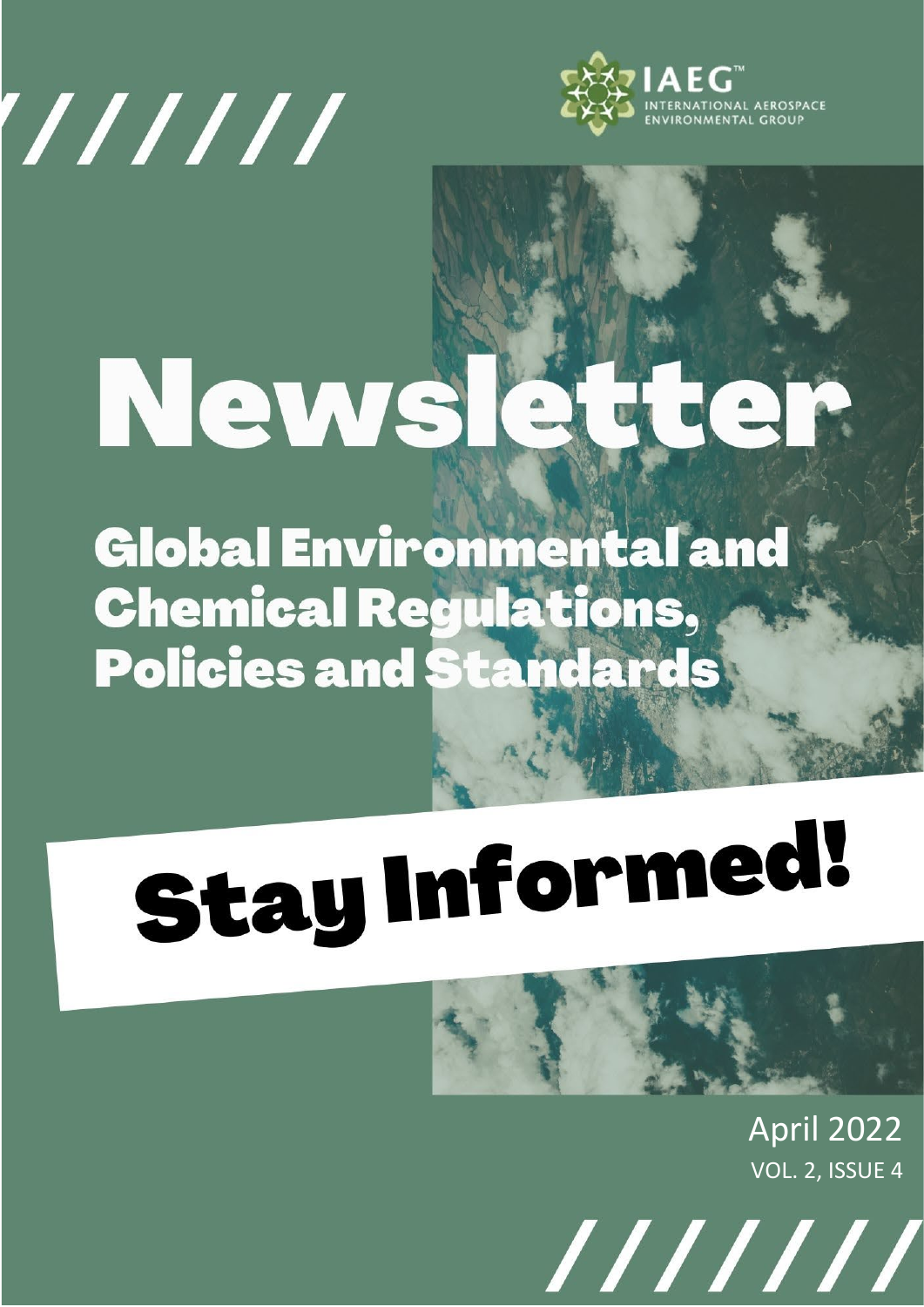Global Environmental and Chemical Regulations, Policies, and Standards April 2022



### WHO IS IAEG?

l

The International Aerospace Environmental Group (IAEG) is a non-profit organization of global aerospace companies created to collaborate on and share innovative environmental solutions for the industry. The group works to promote the development of voluntary consensus standards and provide accessible solutions for key environmental issues.

Members of IAEG recognize that there are currently a wide variety of different laws and regulations impacting health and the environment in place worldwide. The complexity and variability of requirements and guidance has led to an increased burden for the industry and its supply chain.

IAEG work groups address such issues as chemical material declarations and reporting requirements, the development of alternative technologies and greenhouse gas reporting and management. They create a forum for diverse and often competitive businesses to come together and share information on industry-wide opportunities for the promotion and adoption of global environmental requirements. In addition, IAEG provides opportunities for wider education on environmental issues and the supply chain via its meetings agendas and bespoke seminars.

### IAEG WORK GROUP 9 NEWSLETTER

The Aerospace and Defense (AD) industry is committed to developing an approach to help the AD industry evaluate emerging global environmental and chemical regulations and their impact on compliance and potential operational risk for companies and their supply chain. The objectives are to:

- **»** Maintain a list of global regulations, policies and standards considered and to be considered, including executive summaries of those regulations.
- **»** Develop a method to evaluate designated emerging regulation's potential impact on compliance and/or operational risk, business continuity and/or impact on supply chain.
- **»** Develop summaries of the associated timeline for regulations (e.g., deadlines) and highlight the specific impacts.
- **»** Develop communication materials and conduct informational webinars, as appropriate, for member companies and/or AD supply chain companies, as appropriate.

This Newsletter summarizes environmental and chemical regulations relevant to the AD industry. Contact Lisa Brown at myrna.l.brown@lmco.com or Lindsey Bean at lindsey.bean@ngc.com for any questions on this Newsletter. For general assistance on IAEG matters, contact Christer Hellstrand at chellstrand@iaeg.com or Amanda Myers at Amanda.Myers@sae.org.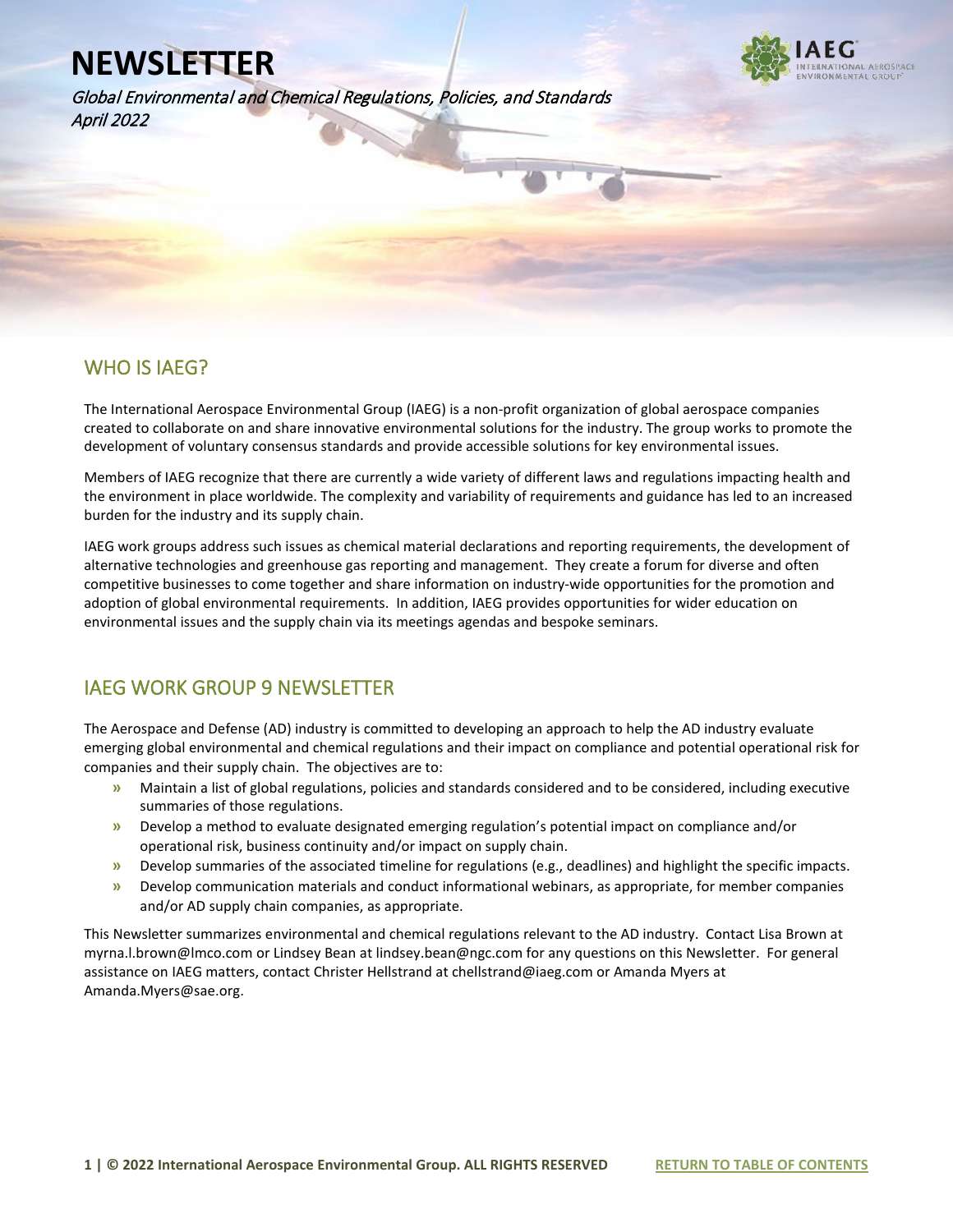Global Environmental and Chemical Regulations, Policies, and Standards April 2022



<span id="page-2-0"></span>

| <b>TABLE OF CONTENTS</b>                                                                                                                                                             |  |
|--------------------------------------------------------------------------------------------------------------------------------------------------------------------------------------|--|
|                                                                                                                                                                                      |  |
|                                                                                                                                                                                      |  |
|                                                                                                                                                                                      |  |
|                                                                                                                                                                                      |  |
|                                                                                                                                                                                      |  |
|                                                                                                                                                                                      |  |
| Determination of seven phthalates in electrical and electronic products by high performance liquid                                                                                   |  |
|                                                                                                                                                                                      |  |
|                                                                                                                                                                                      |  |
|                                                                                                                                                                                      |  |
|                                                                                                                                                                                      |  |
| The Department of Chemicals and Petrochemicals announces the delay of implementation of quality                                                                                      |  |
|                                                                                                                                                                                      |  |
|                                                                                                                                                                                      |  |
|                                                                                                                                                                                      |  |
| Amendment to regulation on regulated quantities of toxic substances, restricted substances, prohibited                                                                               |  |
| Amendment to K-REACH regarding test data requirements for low volume, low risk substances (effective)  8                                                                             |  |
|                                                                                                                                                                                      |  |
| The Taiwanese Environmental Protection Agency announces that hydrogen fluoride is a hazardous<br>substance of concern under the Toxic and Concerned Chemicals Substances Control Act |  |
|                                                                                                                                                                                      |  |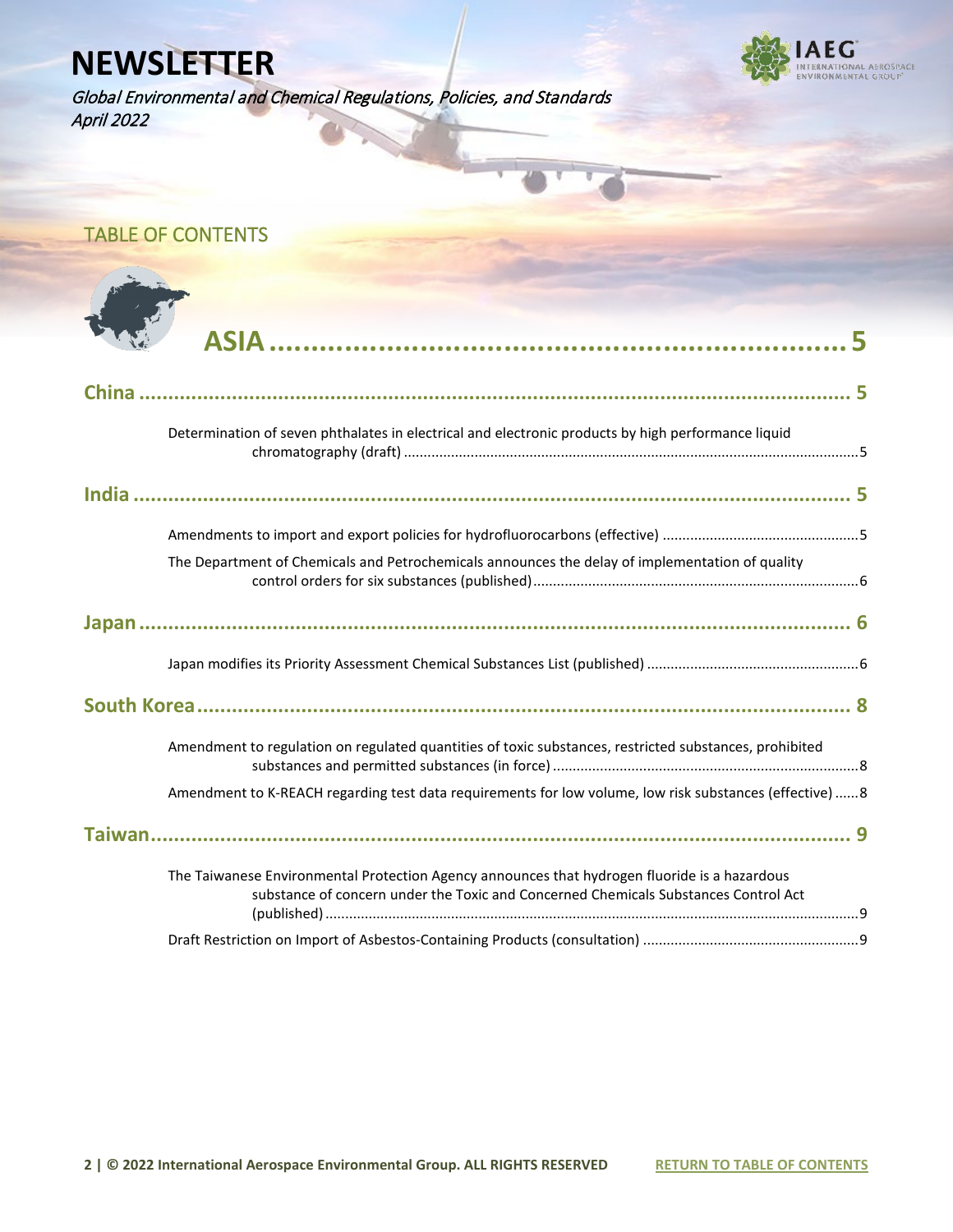Global Environmental and Chemical Regulations, Policies, and Standards April 2022



| Notice that permits exemptions for substance, mixture, or article that are solely for defense purposes or |
|-----------------------------------------------------------------------------------------------------------|
|                                                                                                           |
| The European Commission adds five substances to the REACH Authorisation List (effective)10                |
| The European Chemical Agency releases the annual update of the Community Rolling Action Plan under        |
| Regulations on fluorinated greenhouse gases and substances that deplete the ozone layer (consultation) 11 |
| The European Chemicals Agencies opens consultation on hazard classes of ozone (draft amendment) 12        |
|                                                                                                           |
|                                                                                                           |
| Amendment to Ordinance on the Reduction of Risks associated with the use of particularly dangerous        |
|                                                                                                           |
|                                                                                                           |



| Order Adding Two Toxic Substances to Schedule 1 to the Canadian Environmental Protection Act, 1999 |  |
|----------------------------------------------------------------------------------------------------|--|
| Screening assessment of 21 substances of the alcohols group and 14 substances of the esters group  |  |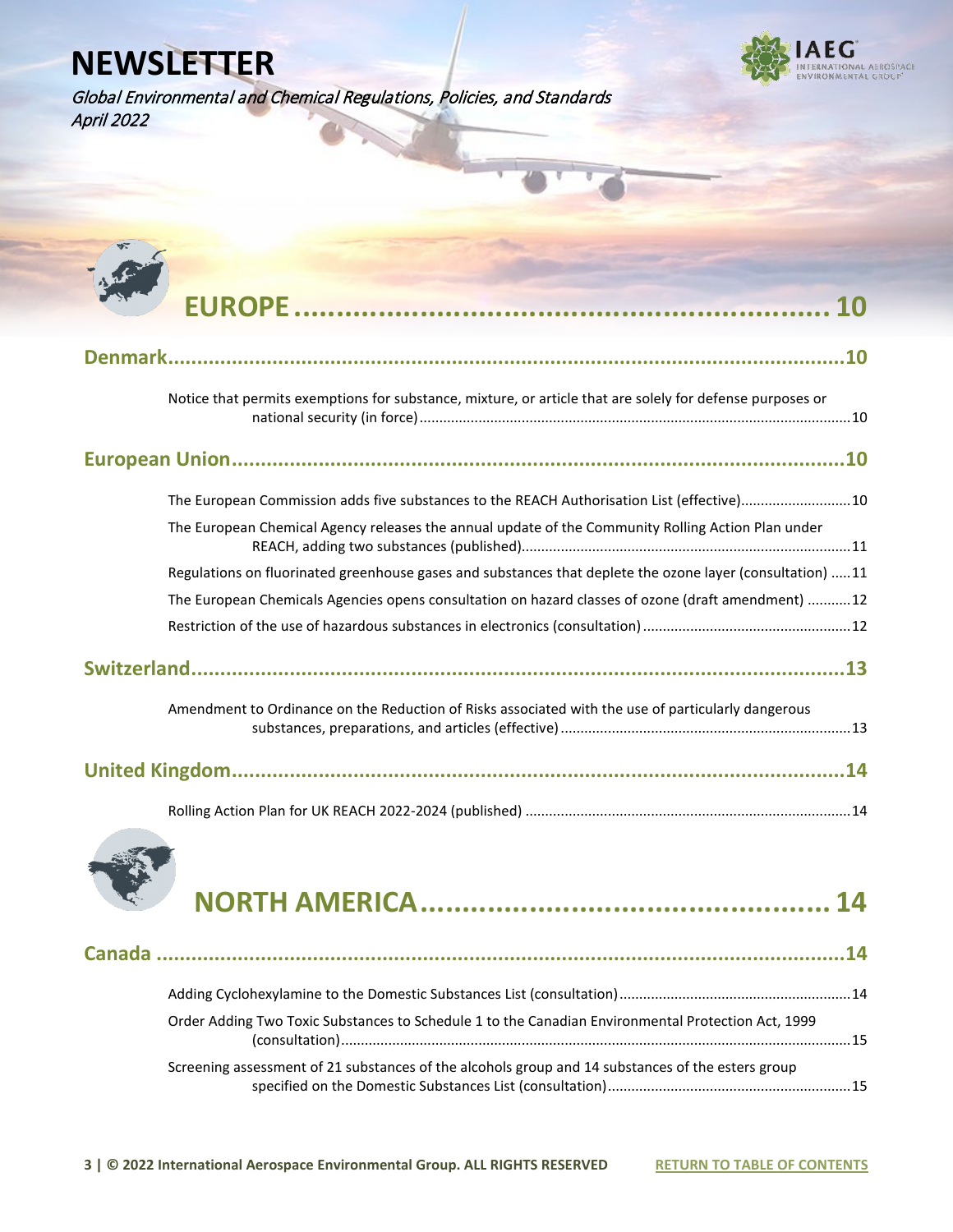



| 16                                                                                                 |
|----------------------------------------------------------------------------------------------------|
| Proposed Rule on chrysotile asbestos under Section 6(a) of the Toxic Substances Control Act        |
|                                                                                                    |
|                                                                                                    |
| The Department of Health adds eight substances to the Australia Inventory of Industrial Chemicals  |
| Removal of a 2,5-furandione polymer from and adding another polymer to the Australian Inventory of |
|                                                                                                    |

**Brazil [..........................................................................................................................18](#page-18-2)**

[Restrictions for marketing products that contain inhalant substances –](#page-18-3) resolution RDC No. 649 (published)...18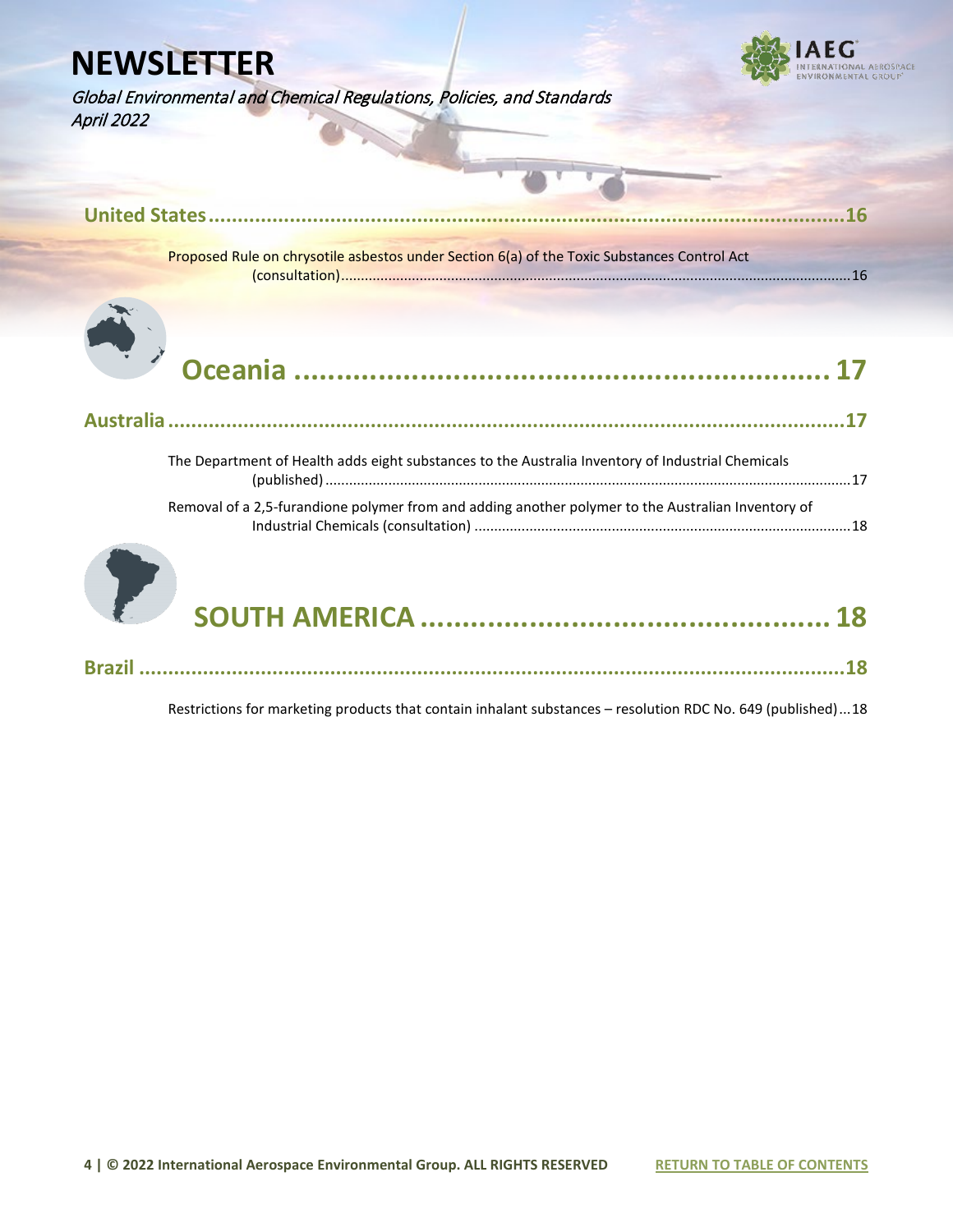

Global Environmental and Chemical Regulations, Policies, and Standards April 2022

<span id="page-5-0"></span>

## <span id="page-5-1"></span>**China**

<span id="page-5-2"></span>Determination of seven phthalates in electrical and electronic products by high performance liquid chromatography (draft)

On 3 March 2022, China published a draft standard relating to the 'Measures for the Administration of the Restricted Use of the Hazardous Substances Contained in Electrical and Electronic Products' (China RoHS 2). This draft standard is relevant to the determination of the following seven phthalates using high performance liquid chromatography:

- **»** diisobutyl phthalate (DIBP; CAS No. 84-69-5)
- **»** dibutyl phthalate (DBP; CAS No. 84-74-2)
- **»** butyl benzyl phthalate (BBP; CAS No. 85-68-7)
- **»** di(2-ethylhexyl)phthalate (DEHP; CAS No. 117-81-7)
- **»** di-n-octyl phthalate (DNOP; CAS No. 117-84-0)
- **»** di-iso-nonyl phthalate (DINP; CAS No. 68515-48-0)
- **»** di-iso-decyl phthalate (DIDP; CAS No. 26761-40-0)

The draft standard was issued in preparation for the addition of DIBP, DBP, BBP and DEHP to the China RoHS 2 in line with the European Union RoHS 2. The consultation for this standard ended on 8 April 2022.

More information can be found in English in this unofficial translations of [the notice,](https://www.iaeg.com/binaries/content/assets/iaeg-newsletters/2022/04/chn_draft-standard_english.pdf) the determination of the seven [phthalates,](https://www.iaeg.com/binaries/content/assets/iaeg-newsletters/2022/04/chn_draft-standard_annex-1_english.pdf) an[d the compilation constructions.](https://www.iaeg.com/binaries/content/assets/iaeg-newsletters/2022/04/chn_draft-standard_annex-2_english.pdf) More information can be found [here](http://www.cesi.cn/cesi/rohs/202203/8296.html) in Chinese.

## <span id="page-5-3"></span>**India**

#### <span id="page-5-4"></span>Amendments to import and export policies for hydrofluorocarbons (effective)

On 27 September 2021, India ratified the Kigali Amendment to the Montreal Protocol on Substances that Deplete the Ozone Layer. This committed India to decreasing its production and consumption of hydrofluorocarbons (HFCs) by 85% by 2047. Following this, India introduced new rules that amend existing export and import policies for HFCs. The new HFCs policies for importers and exporters came into effect on 9 March 2022 for Notification No. 59/2015-2020 and 23 March 2022 for Notification No. 62/2015-2020. According to the rules, importers and exporters must obtain government permission before trading, as part of its drive to use safer alternatives. Specifically, the importers and exporters must secure 'no objection certificates' (NOCs) from the Ministry of Environment, Forests, and Climate Change. These NOCs must be secured before entering into any agreements with overseas buyers or suppliers (does not apply to anyone buying the substances given in the notifications in India).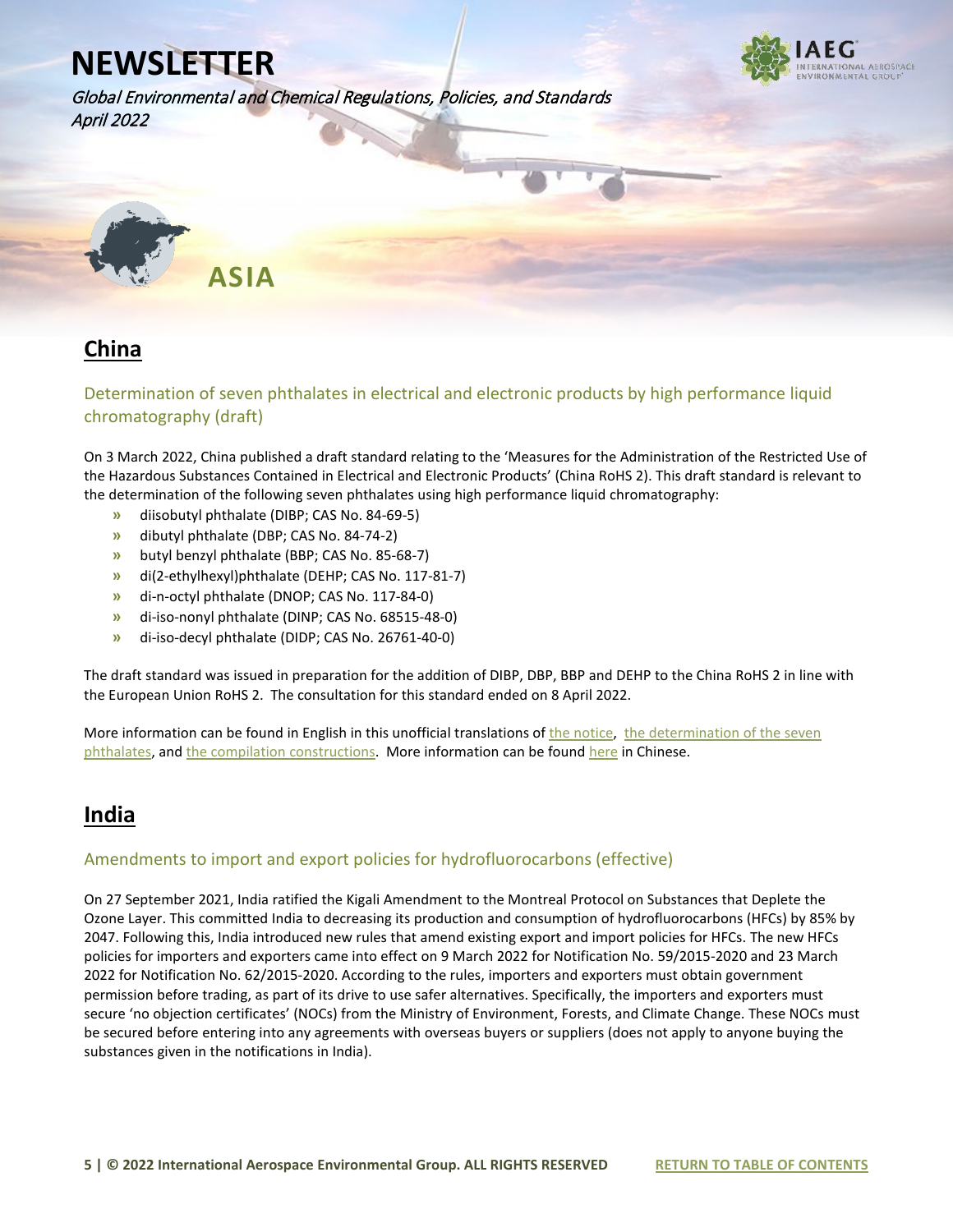Global Environmental and Chemical Regulations, Policies, and Standards April 2022



There are no non-compliance provisions associated with this update.

More information, and the list of substances, can be found i[n Notification No. 59/2015-2020](https://www.iaeg.com/binaries/content/assets/iaeg-newsletters/2022/04/ind_notification-no.-59-2015-2020.pdf) and Notification No [2020.](https://www.iaeg.com/binaries/content/assets/iaeg-newsletters/2022/04/ind_notification-no.-62-2015-2020.pdf) 

#### <span id="page-6-0"></span>The Department of Chemicals and Petrochemicals announces the delay of implementation of quality control orders for six substances (published)

On 11 March 2022, the Department of Chemicals and Petrochemicals (DCPC) in India announced the delay of implementation of quality control orders (QCOs) for six substances. Originally planned to come into force in March 2022, the QCOs will now come into force on 13 September 2022. The delay, which was due to COVID-19, enables manufacturers, importers, and traders of the six substances to operate and trade uninterruptedly until September 2022. They are required to maintain the Indian Standard (IS) specification requirements on the packaging and labels of products until these QCOs come into force.

The substances that may be relevant to the aerospace and defense industry and are subject to a delayed implementation date for the QCOs are:

- **»** beta picoline (CAS No. 108-99-6) used in the manufacture of solvents and dyes
- **»** potassium carbonate (CAS No. 584-08-7) used as flame retardants
- **»** acetone (CAS No. 67-64-1) used in paints and plastic processing
- **»** pyridine (CAS No. 110-86-1) used in paints, dyes, and adhesives

The QCOs require companies manufacturing or importing these chemicals to comply or face a ban. Companies will have to apply to the standards bureau for a certificate, which will be valid for two years before it will need renewal. In addition, they must ensure that all packaging and labels display the IS mark.

There are no non-compliance provisions associated with this update.

More information can be found i[n The Gazette of India.](https://www.iaeg.com/binaries/content/assets/iaeg-newsletters/2022/04/ind_qcos-for-six-substances.pdf) 

## <span id="page-6-1"></span>**Japan**

#### <span id="page-6-2"></span>Japan modifies its Priority Assessment Chemical Substances List (published)

On 30 March 2022, Japan's Ministry of Health, Labor, and Welfare, Ministry of Economy, Trade, and Industry (METI), and Ministry of the Environment published the assessment results for eight Priority Assessment Chemical Substances (PACSs). These substances were prioritized for quantity evaluation as their total manufactured/imported quantities in Japan are 10 tonnes or less per year, or their estimated emissions are 1 tonne or less per year. These evaluations consider the production/ import quantity of the substances for three years or more.

PACSs are substances under the Chemical Substances Control Law for which it is not clear whether the substances have any long-term toxicity risks for humans or the environment. These substances may remain or are expected to remain in the environment in considerable amounts, and likely to cause damage to human health and/or the environment.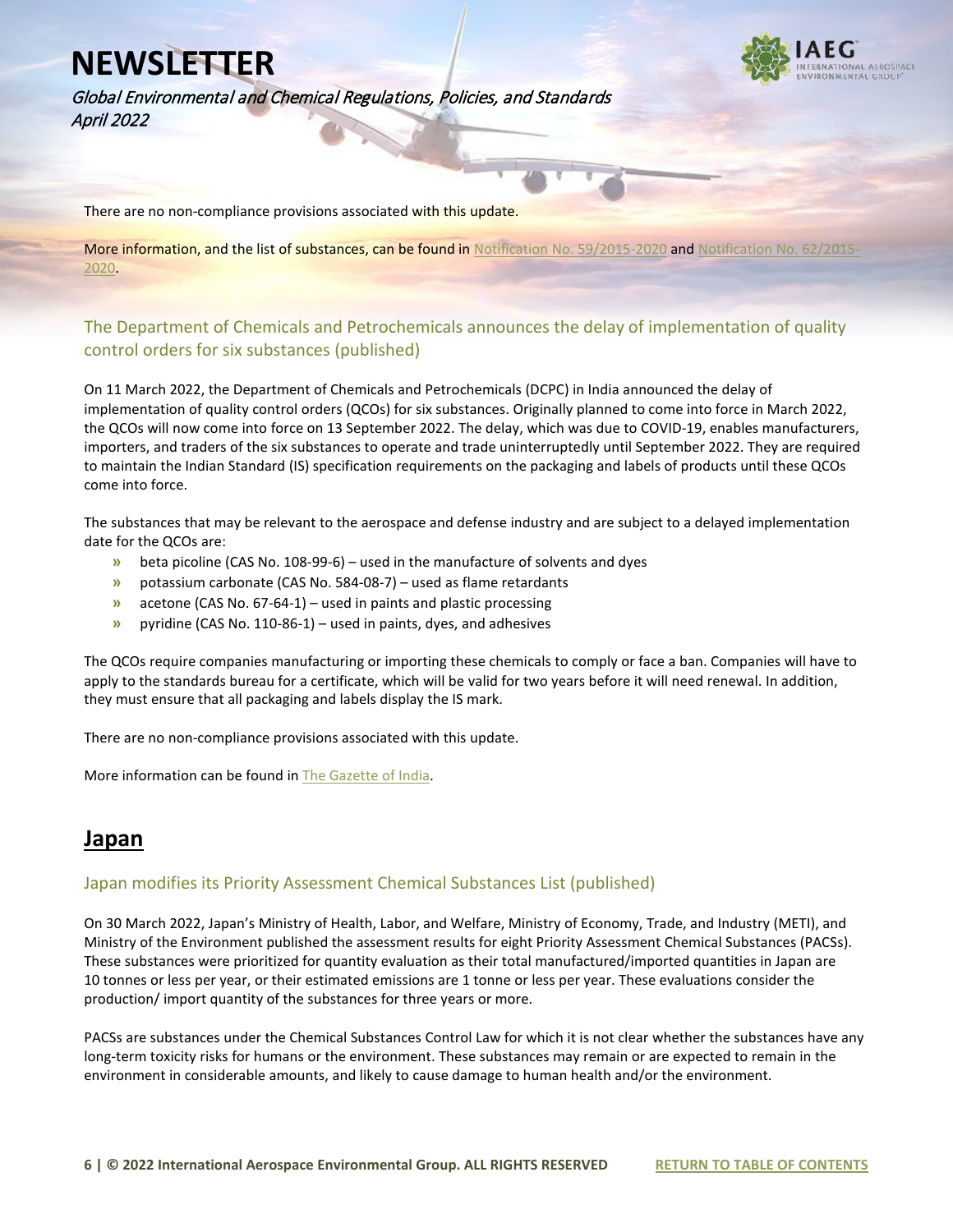

Global Environmental and Chemical Regulations, Policies, and Standards April 2022

The designation for four PACSs have been cancelled as evaluation of these substances found that there is no risk of damage to human health or the environment. These substances are:

- **»** o-chloroaniline (CAS No. 95-51-2)
- **»** copper(I) thiocyanate (CAS No. 1111-67-7)
- **»** 2-sec-butylphenyl N-methylcarbamate (CAS No. 3766-81-2)
- **»** tetramethylthiuram disulfide (CAS No. 137-26-8)

The other four PACSs will be monitored further as they have not yet been monitored for 3 years. These substances are:

- **»** methyl dodecanoate (CAS No. 111-82-0)
- **»** octadecylamine(N-B)triphenylborane (CAS No. 107065-10-1)
- **»** 2-tert-butylamino-4-cyclopropylamino-6-methylthio-1,3,5-triazine (CAS No. 28159-98-0)
- **»** trioctylamine (CAS No. 1116-76-3)

More information on the 30 March 2022 announcement can be found her[e in English](https://www.iaeg.com/binaries/content/assets/iaeg-newsletters/2022/04/jpn_pacss-evaluation_english.pdf) and [Japanese.](https://www.iaeg.com/binaries/content/assets/iaeg-newsletters/2022/04/jpn_pacss-evaluation.pdf)

Then, on 1 April 2022, METI added four substances and removed thirteen substances from the PACSs List. The following four substances have been added to the PACSs List:

- **»** diazenediyldimethanamide (CAS No. 123-77-3)
- **»** methyl 1H-benzoimidazol-2-ylcarbamate (CAS No. 10605-21-7)
- **»** alpha,alpha'-[(Alkyl(C=8-18, normal chain)azanediyl)di(ethane-2,1-diyl)]bis[omega-hydroxypoly(oxyethane-1,2 diyl)] $<sup>1</sup>$  $<sup>1</sup>$  $<sup>1</sup>$  (CAS No. not available)</sup>
- **»** salt of {ester of 2-hydroxy-N,N-bis(2-hydroxyethyl)-N-methylethan-1-aminium and [saturated fatty acid(C=10-20, normal chain)(or unsaturated fatty acid(C=16-18, normal chain))]} (CAS No. not available)

METI cancelled the designation for the thirteen PACSs below as evaluation of these substances found that there is no risk of damage to human health or the environment:

- **»** o-chloroaniline (CAS No. 95-51-2)
- **»** copper(I) thiocyanate (CAS No. 1111-67-7)
- **»** 2-sec-butylphenyl N-methylcarbamate (CAS No. 3766-81-2)
- **»** tetramethylthiuram disulfide (CAS No. 137-26-8)
- **»** 1,2-epoxybutane (CAS No. 106-88-7)
- **»** hydrogen peroxide (CAS No. 7722-84-1)
- **»** methanol (CAS No. 67-56-1)
- **»** 1-octanol (CAS No. 111-87-5)
- **»** isobutyraldehyde (CAS No. 78-84-2)
- **»** acetone (CAS No. 67-64-1)
- **»** methyl ethyl ketone (CAS No. 78-93-3)
- **»** chlorobenzene (CAS No. 108-90-7)
- **»** 1,1,1,3,3,3-hexamethyldisiloxane (CAS No. 107-46-0)

There are no non-compliance provisions associated with this update.

More information on the 1 April 2022 announcement can be found in Japanese i[n the addition of substances to PACSs List,](https://www.iaeg.com/binaries/content/assets/iaeg-newsletters/2022/04/jpn_addition-of-substances-from-pacss-list.pdf) and th[e removal of substances from the PACASs List.](https://www.iaeg.com/binaries/content/assets/iaeg-newsletters/2022/04/jpn_removal-of-substances-from-pacss-list.pdf) General information can be foun[d here](https://www.meti.go.jp/policy/chemical_management/kasinhou/information/pacs_announcement.html) in Japanese.

<span id="page-7-0"></span> $1$  The repeating number of repeating units is an integer 0 or more. It is limited that the number-average molecular weight of the polymer is less than 1,000.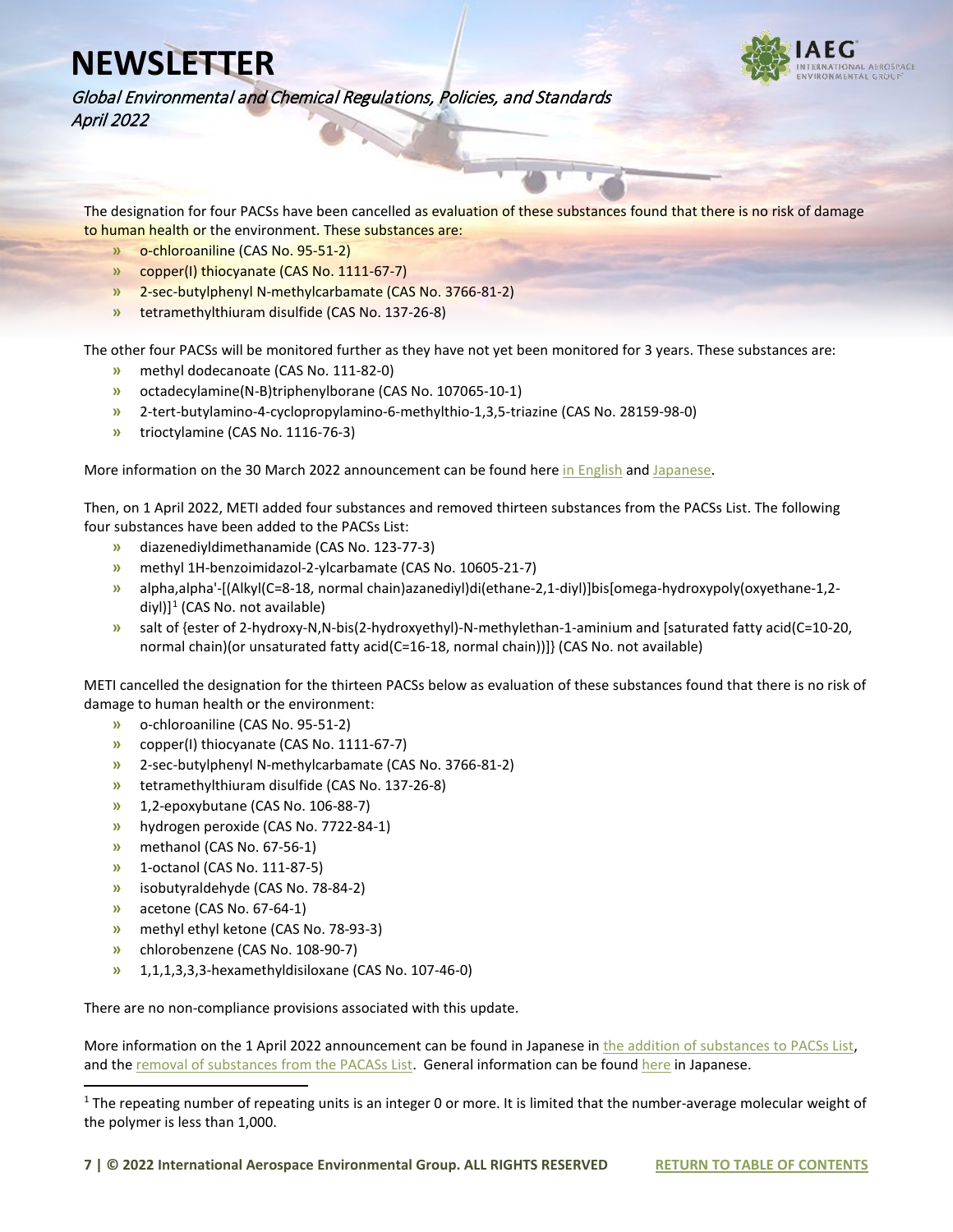Global Environmental and Chemical Regulations, Policies, and Standards April 2022



## <span id="page-8-0"></span>**South Korea**

<span id="page-8-1"></span>Amendment to regulation on regulated quantities of toxic substances, restricted substances, prohibited substances and permitted substances (in force)

The South Korean Ministry of Environment (MoE) conducted a consultation, which ended on 13 March 2022, on amendments to the regulation on regulated quantities of toxic substances, restricted substances, prohibited substances and permitted substances (the Regulation). Following this, the upper and the lower prescribed quantities for new restricted and toxic substances were revised according to the classification of hazardous and physical hazards. The amendments include:

- **»** adding 5 toxic substances into Annex 1 of the Regulation:
	- **–** N,N,N-tributyl-1-butanaminium, (T-4)-butyltriphenylborate(1-) (1:1) [CAS No. 120307-06-4] lower and upper handling limits of 20 and 400 tonnes, respectively
	- **–** N,N,N-tributyl-1-butanaminium, (T-4)-butyltri-1-naphthalenylborate(1-) (1:1) [CAS No. 219125-19-6] lower and upper handling limits of 20 and 400 tonnes, respectively
	- **–** 1-(chloromethyl)-4-ethenylbenzene [CAS No. 1592-20-7] lower and upper handling limits of 20 and 400 tonnes, respectively
	- **–** 1,4-dioxane (CAS No. 123-91-1) lower and upper handling limits of 5 and 200 tonnes, respectively
	- **–** N,N-dimethyl-N-octadecyl-1-octadecanammonium chloride (CAS No. 107-64-2) lower and upper handling limits of 20 and 400 tonnes, respectively
- **»** adding one restricted substance into Annex 2 of the Regulation: acrylamide (CAS No. 79-06-1) with lower and upper handling limits of 20 and 500 tonnes, respectively
- **»** updating the CAS Number of one toxic substance previously designated: epichlorohydrin (including R- and Senantiomers) (CAS No. 106-89-8) – lower and upper handling limits of 5 and 200 tonnes, respectively
- **»** deleting one substance previously designated: amitrole (CAS No. 61-82-5)

The Regulation regulates certain hazardous substances. If the handling limits for the substances are exceeded, chemical accident prevention management plans will need to be submitted in accordance with the Chemicals Control Act (CCA). The CCA is an act that aims to protect public health and the environment by the systematic management of chemical substances and prevention of chemical accidents.

Penalties for non-compliance include fines and/or imprisonment.

Additional information on the amendment can be found her[e in English](https://www.iaeg.com/binaries/content/assets/iaeg-newsletters/2022/04/kor_amendments-to-regulation_english.pdf) and [Korean.](https://www.iaeg.com/binaries/content/assets/iaeg-newsletters/2022/04/kor_amendments-to-regulation.pdf) More information can be found [here](https://www.law.go.kr/LSW/admRulLsInfoP.do?chrClsCd=&admRulSeq=2100000210201#AJAX) in Korean.

#### <span id="page-8-2"></span>Amendment to K-REACH regarding test data requirements for low volume, low risk substances (effective)

The Korean Ministry of Environment (MoE) opened a public consultation on 18 February 2022 for a draft, partial amendment to K-REACH. The amendment would remove some test data requirements for low-volume, low-risk substances under K-REACH. Although the consultation ended on 30 March 2022, the MoE issued a notice on 15 March 2022, which entered into force on 16 March 2022 and came into effect on 30 March 2022, to introduce the new rules under the Draft Partial Amendment due to its high urgency. The new rules include: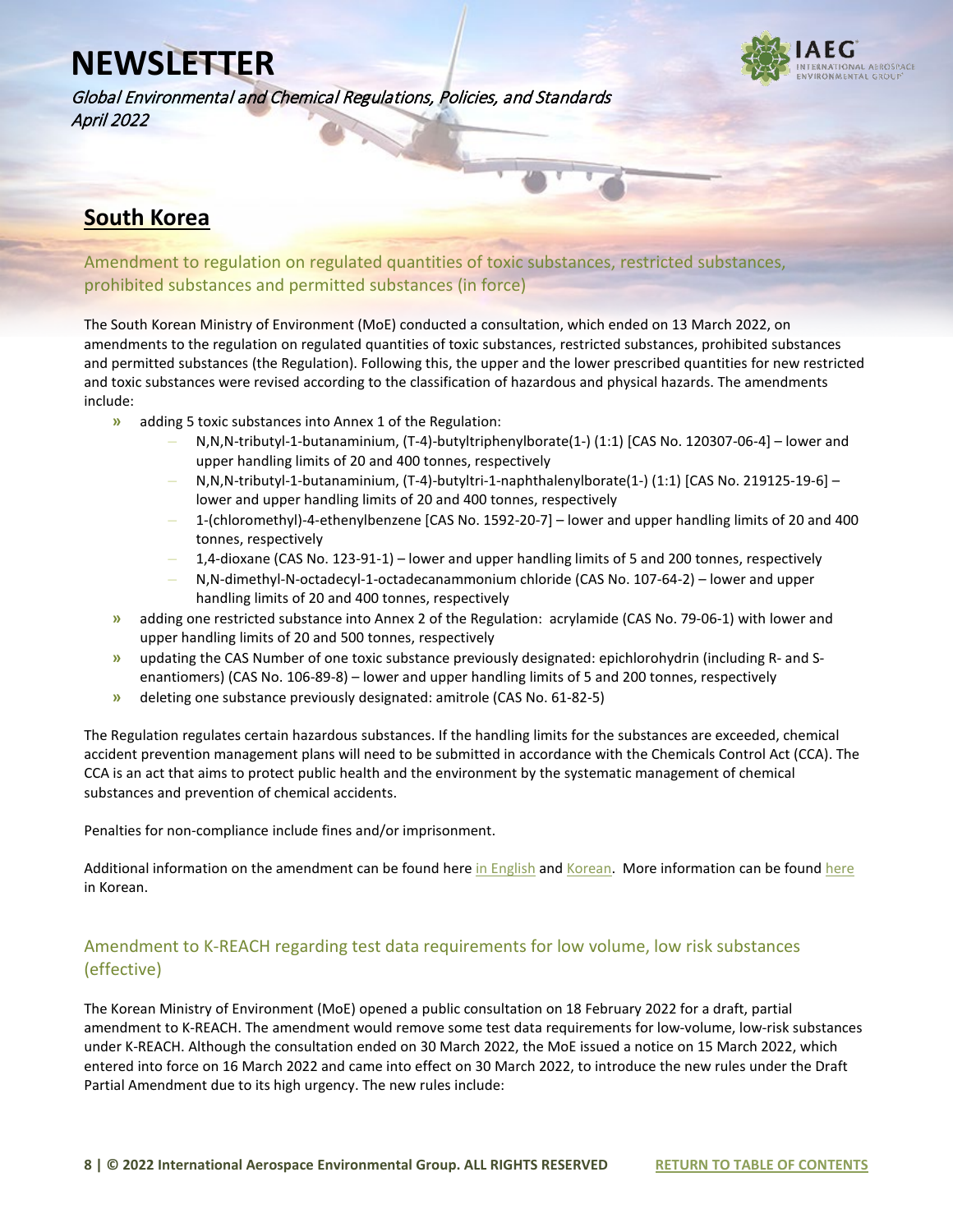

Global Environmental and Chemical Regulations, Policies, and Standards April 2022

- **»** waiving the requirement for environmental hazard data (when registering a substance under K-REACH) for a company manufacturing or importing a substance between 0.1 and 1 tonne per year; this applies if the water solubility is less than 1 milligram/liter or if the chemical substance is used as intermediate or process regulator
- **»** oversea producers of new substances for research and development purposes, importing to South Korea in annual volumes of under 100 kilograms, may apply for an exemption from reporting without disclosing the substance's name and CAS number. The company can apply using a safety data sheet instead

There are no non-compliance provisions associated with this update.

Additional information can be found [here](http://www.me.go.kr/home/web/board/read.do?pagerOffset=0&maxPageItems=10&maxIndexPages=10&searchKey=&searchValue=&menuId=10525&orgCd=&boardId=1513760&boardMasterId=1&boardCategoryId=&decorator=) in Korean.

## <span id="page-9-0"></span>**Taiwan**

<span id="page-9-1"></span>The Taiwanese Environmental Protection Agency announces that hydrogen fluoride is a hazardous substance of concern under the Toxic and Concerned Chemicals Substances Control Act (published)

The Taiwanese Environmental Protection Agency has announced that hydrogen fluoride (CAS No. 7664-39-3) is a hazardous substance of concern and is subject to registration under the Toxic and Concerned Chemical Substances Control Act. The Act aims to prevent toxic and harmful chemicals from harming the environment and human health, as well as to manage information on domestic chemical substances. Under the Act, those that manufacture or import certain quantities of chemicals annually must apply to register hydrogen fluoride with the competent authority at least 90 days prior to manufacture or import. Additionally, containers and packaging labels for hydrogen fluoride must be labelled accurately with the name 'hydrogen fluoride', 'hydrofluoric acid', or 'fluorhydric acid' in accordance with the SDS requirements of the Act. Hydrogen fluoride is used to make refrigerants, plastics, electrical components, and fluorescent light bulbs.

Penalties for non-compliance include fines of NT\$60,000 to 500,000 and suspension of the business. There is no enforcement date associated with this update.

Additional information can be found here [in English](https://www.iaeg.com/binaries/content/assets/iaeg-newsletters/2022/04/twn_labelling-of-hf_english.pdf) and [in Chinese.](https://oaout.epa.gov.tw/law/NewsContent.aspx?id=22656)

#### <span id="page-9-2"></span>Draft Restriction on Import of Asbestos-Containing Products (consultation)

The Taiwan Environmental Protection Agency (EPA) opened a consultation on 19 April 2022 for a draft regulation concerning asbestos-containing products. This draft regulation will prohibit the import of asbestos-containing products. However, exemptions can be applied for if:

- **»** the asbestos-containing products are necessary for the protection of the public and for military purposes
- **»** the asbestos-containing products are for research, experiment, and educational purposes
- **»** there is difficulty finding a suitable substitute for the asbestos-containing product

After the EPA has examined and approved the application for an exemption, a certification document will be issued to the applicant. This will enable import of the asbestos-containing products under one of the three exemptions listed above.

Comments must be provided to the EPA by 18 June 2022.

Additional information can be found here [in English](https://www.iaeg.com/binaries/content/assets/iaeg-newsletters/2022/04/twn_draft-restriction-on-import-of-asbestos-containing-products_english.pdf) and [in Chinese.](https://join.gov.tw/policies/detail/18628f7f-9e44-4103-bdfa-f7728d5d5f8b)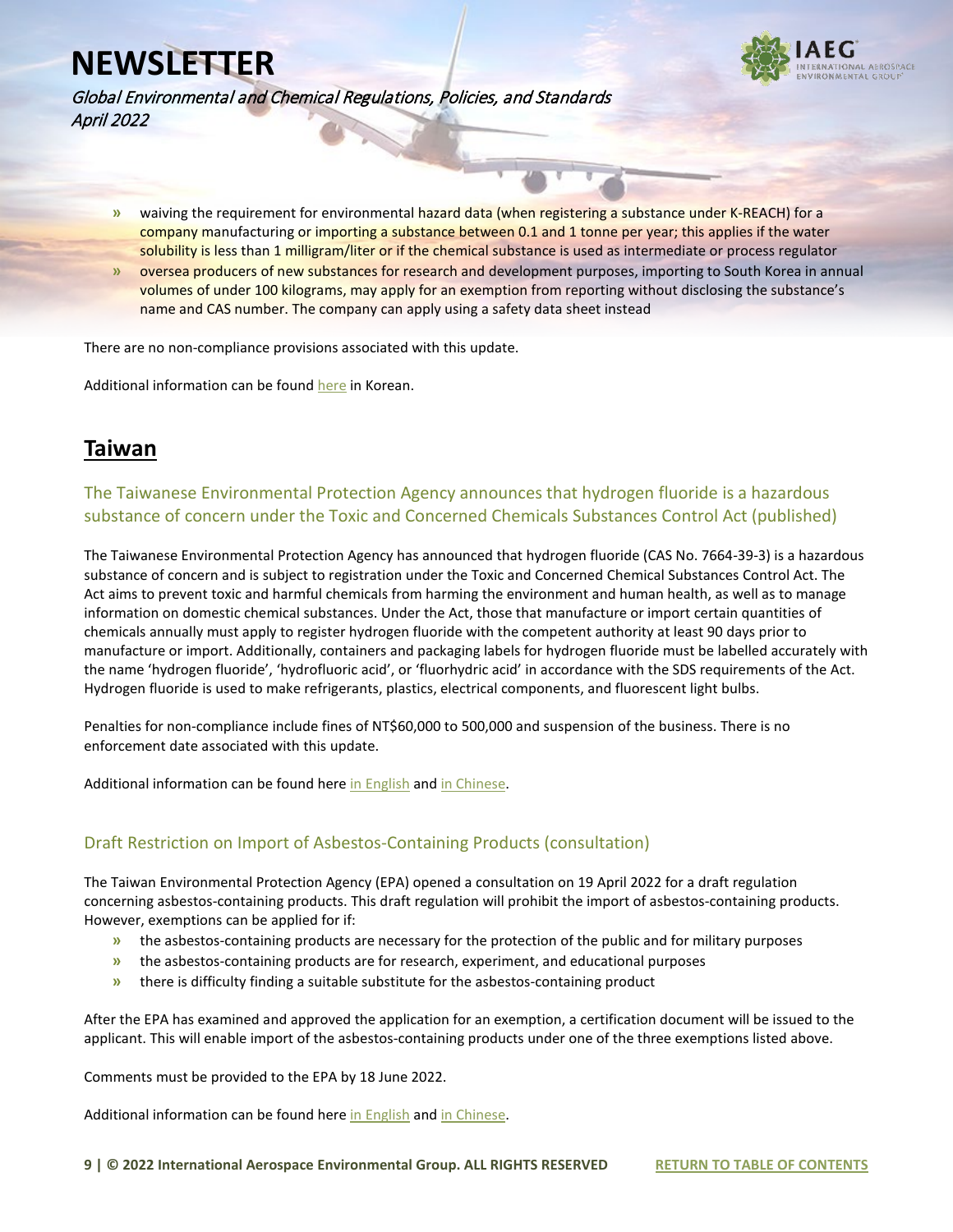Global Environmental and Chemical Regulations, Policies, and Standards April 2022

<span id="page-10-0"></span>

## <span id="page-10-1"></span>**Denmark**

<span id="page-10-2"></span>Notice that permits exemptions for substance, mixture, or article that are solely for defense purposes or national security (in force)

On 22 April 2022, the Danish Ministry of Environment published a notice that permits exemptions for substances, mixtures, or articles that are solely for defense purposes or national security. These exemptions are provided in line with the European Union REACH and CLP (i.e., classification, labelling, and packaging) regulations. According to the notice, the application for exemption(s) must be submitted to the Danish Environmental Protection Agency no later than six months before the substance, mixture, or article is imported into or used in Denmark. Certain information needs to be provided with the application:

- **»** basic information [e.g., chemical name and identification, and name(s) and contact details of applicants] and rationale for exemption
- **»** information for derogation from Title II of the REACH Regulation on substance registration, Title VII on authorization, and Title VIII on restrictions on the manufacture, placing on the market, and use of certain dangerous substances, mixtures, and articles

Penalties for non-compliance include fines and imprisonment for up to two years.

More information can be foun[d here](https://www.retsinformation.dk/eli/lta/2022/459) in Danish.

## <span id="page-10-3"></span>**European Union**

#### <span id="page-10-4"></span>The European Commission adds five substances to the REACH Authorisation List (effective)

On 11 April 2022, the European Commission (EC) added five substances of very high concern (SVHCs) to the REACH Authorisation List (Annex XIV). Substances that may have serious and often irreversible effects on human health and the environment can be identified as SVHCs. Substances that are included in the Authorisation List cannot be manufactured or imported in the European Union (EU)after a designated sunset date, except if the companies have obtained an authorisation for their specific use(s).

The five substances added to the Authorisation List are:

- **»** tetraethyl lead (EC No. 201-075-4; CAS No. 78-00-2) toxic for reproduction used as an additive in aviation fuel
- **»** 4,4'-bis(dimethylamino)-4''-(methylamino)trityl alcohol [with ≥ 0,1% of Michler's ketone or Michler's base ] (EC No. 209-218-2; CAS No. 561-41-1) – carcinogenic – used in printing inks
- **»** reaction products of 1,3,4-thiadiazolidine-2,5-dithione, formaldehyde and 4-heptylphenol, branched and linear (RP-HP; with ≥ 0,1% w/w 4-heptylphenol, branched and linear) (EC and CAS Nos. not available) – endocrine disrupting properties (environment) – used in lubricants and greases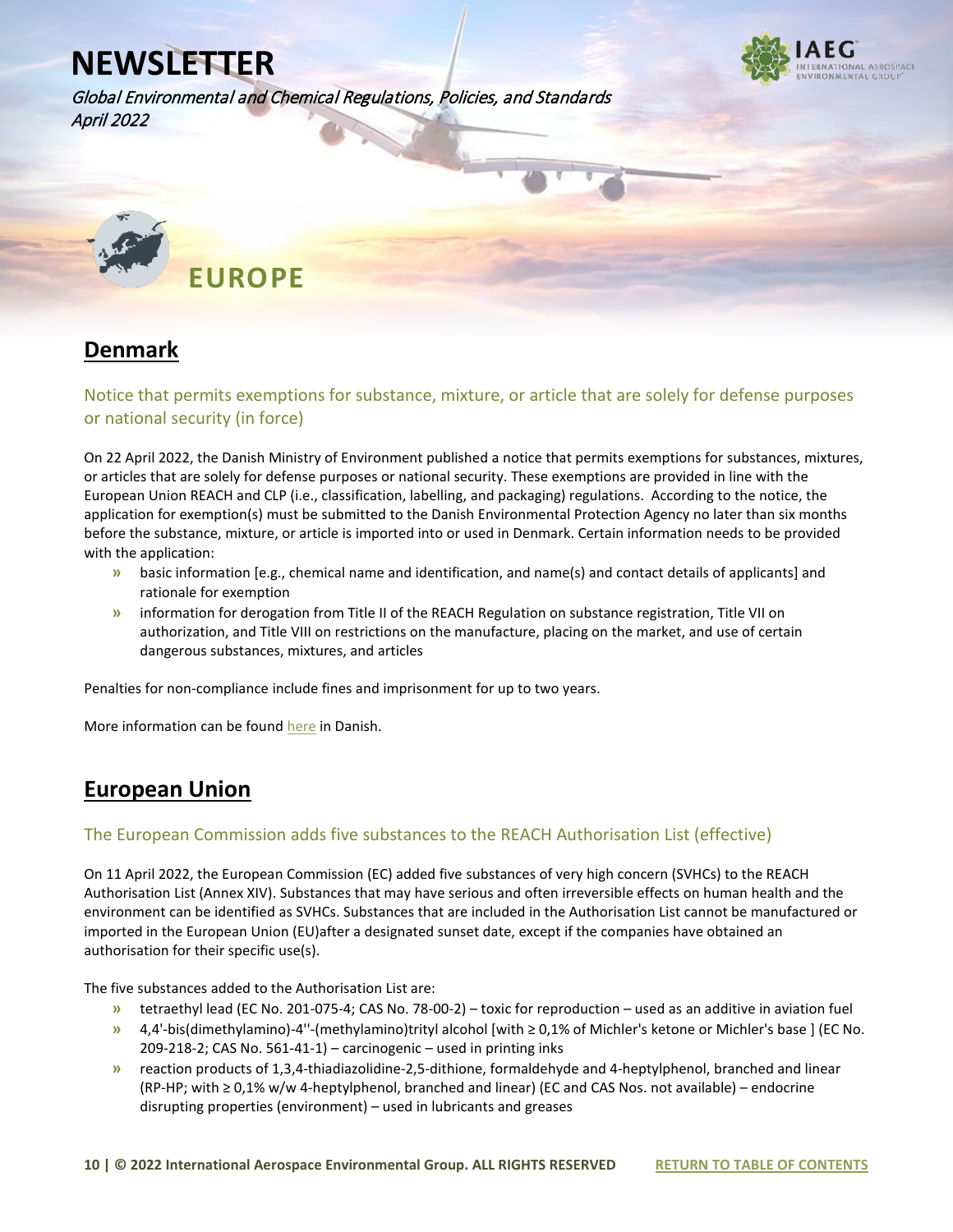

Global Environmental and Chemical Regulations, Policies, and Standards April 2022

- **»** 2-ethylhexyl 10-ethyl-4,4-dioctyl-7-oxo-8-oxa-3,5-dithia-4-stannatetradecanoate (DOTE) (EC No. 239-622-4; CAS No. 15571-58-1) – toxic for reproduction – used as a stabilizer in polymers
- **»** reaction mass of 2-ethylhexyl 10-ethyl-4,4-dioctyl-7-oxo-8-oxa-3,5-dithia-4-stannatetradecanoate and 2-ethylhexyl 10-ethyl-4-[[2-[(2-ethylhexyl)oxy]-2-oxoethyl]thio]-4-octyl-7-oxo-8-oxa-3,5-dithia-4-stannatetradecanoate (reaction mass of DOTE and MOTE) [EC and CAS Nos. not available) – toxic for reproduction – used as a stabilizer in polymers

The additions to the Authorisation List will take effect on 28 April 2022. Companies who want to continue using the five substances listed above must apply for authorisation. The transition period for applying for authorisation ends on 1 November 2023. After 1 May 2025, the manufacture and use of these substances will be prohibited unless the company has obtained authorisation.

Penalties for non-compliance vary by Member State.

More information can be found in the [Commission Regulation \(EU\) 2022/586](https://eur-lex.europa.eu/legal-content/EN/TXT/?uri=uriserv%3AOJ.L_.2022.112.01.0006.01.ENG&toc=OJ%3AL%3A2022%3A112%3ATOC) and this announcement.

#### <span id="page-11-0"></span>The European Chemical Agency releases the annual update of the Community Rolling Action Plan under REACH, adding two substances (published)

On 22 March 2022, the European Chemicals Agency (ECHA) published the annual update of the Community Rolling Action Plan (CoRAP) under Articles 44-48 of the European Union (EU) REACH. Each spring, ECHA adopts an update of the CoRAP to establish the list of substances that have been evaluated, or will be evaluated, by an EU Member State in the respective time period.

The 2022-2024 CoRAP lists 27 substances that are suspected of posing a risk to human health or the environment. Of these substances, 25 were included in the previous CoRAP update, and 2 substances have been added. The substances that have been added are:

- **»** 1,3,4,6,7,8-hexahydro-4,6,6,7,8,8-hexamethylindeno[5,6-c]pyran (CAS No. 1222-05-5) used in polishes and waxes
- **»** 2-pentanone oxime (CAS No. 623-40-5) used in coating products

There are no non-compliance provisions associated with this update.

More information on the proposal can be found in this [ECHA update](https://www.iaeg.com/binaries/content/assets/iaeg-newsletters/2022/04/eu_2022-2024-corap-update.pdf) and in the ECHA substance evaluation CoRAP.

#### <span id="page-11-1"></span>Regulations on fluorinated greenhouse gases and substances that deplete the ozone layer (consultation)

On 8 April 2022, the European Commission (EC) opened a consultation for a draft regulation concerning fluorinated greenhouse gases. The draft regulation will replace Regulation (EU) No 517/2014, which currently regulates fluorinated greenhouse gases in the European Union (EU). This is to better align with the European Green Deal, which aims for 2050 climate neutrality, and the international obligations on hydrofluorocarbons (HFCs) under the Montreal Protocol. Fluorinated gases ('F-gases') are man-made greenhouse gases used in various products and appliances such as airconditioning units. Their emissions contribute to climate warming.

The EC are seeking comments on the draft regulation by 18 June 2022.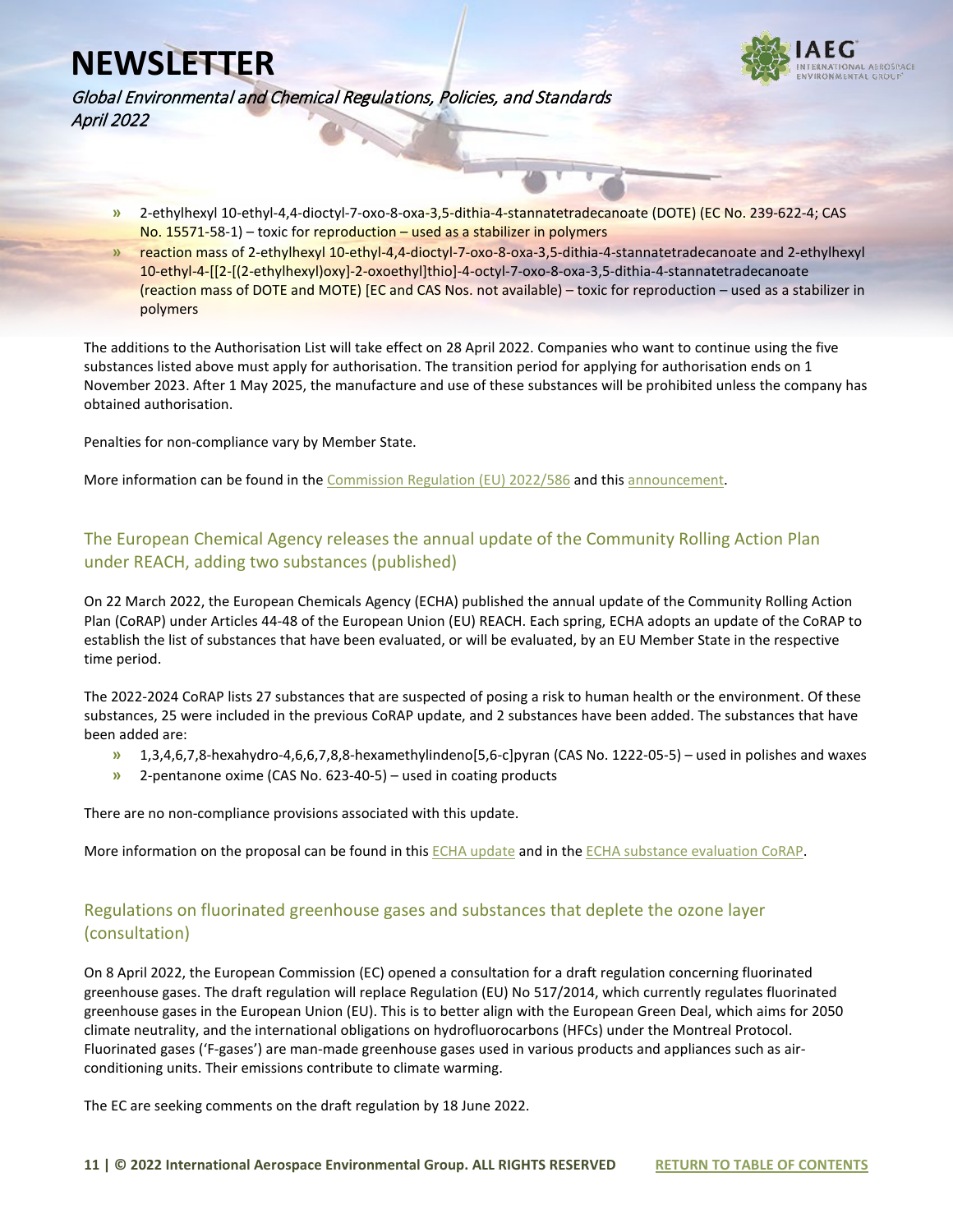

Global Environmental and Chemical Regulations, Policies, and Standards April 2022

More information on the F-gases draft regulations can be foun[d here.](https://ec.europa.eu/info/law/better-regulation/have-your-say/initiatives/12479-Fluorinated-greenhouse-gases-review-of-EU-rules-2015-20-_en)

Also on 8 April 2022, the EC opened a consultation for a draft regulation concerning ozone-depleting substances (ODS). The draft regulation will replace Regulation (EC) No 1005/2009, which currently regulates ODS in the EU in line with the Montreal Protocol. Although the rules for prohibition of import, export, and use of ODS under the Regulation (EC) No 1005/2009 have been evaluated as being generally effective, the EC is introducing new improvements such as:

- **»** simpler/clearer control measures
- **»** greater consistency with customs rules (the 'single window' for customs)
- **»** modified phase-out dates for the aviation sector

The EC are seeking comments on the draft ODS regulation 11 June 2022.

More information on the draft ODS regulation can be found [here.](https://ec.europa.eu/info/law/better-regulation/have-your-say/initiatives/12310-Ozone-layer-protection-review-of-EU-rules_en)

#### <span id="page-12-0"></span>The European Chemicals Agencies opens consultation on hazard classes of ozone (draft amendment)

On 21 March 2022, the European Chemicals Agency (ECHA) opened a consultation period to invite comments on the hazard classes of ozone (EC No. 233-069-2; CAS No. 10028-15-6). This substance is used in laminating and coating.

Interested parties can give comments related to the hazard classes by 20 May 2022.

More information can be foun[d here.](https://echa.europa.eu/nl/harmonised-classification-and-labelling-consultation/-/substance-rev/69103/term)

#### <span id="page-12-1"></span>Restriction of the use of hazardous substances in electronics (consultation)

In the European Union (EU) Directive 2011/65/EU (RoHS Directive) restricts the use of hazardous substances in electrical and electronic equipment (EEE). The RoHS Directive, which currently restricts the use of 10 hazardous substances in EEE, complements Directive 2012/19/EU on waste from electrical and electronic equipment (WEEE) and addresses hazardous substances in EEE, particularly waste management challenges and workers' protection.

Following an evaluation of the RoHS Directive in 2018 and 2019, a range of issues relating to the following were identified:

- **»** provisions and procedures on granting/renewing/revoking exemptions to substance restrictions that are complex and have in part proved to be impracticable in their application
- **»** the process of reviewing the list of restricted substances
- **»** enforcement difficulties
- **»** certain unclear and outdated provisions on spare parts or scope and insufficient provisions to support the circular economy
- **»** consistency with related EU legislation covering substance assessment and restrictions (REACH) or legislation specific to EEE [\(Ecodesign Directive\)](https://ec.europa.eu/growth/single-market/european-standards/harmonised-standards/ecodesign_en)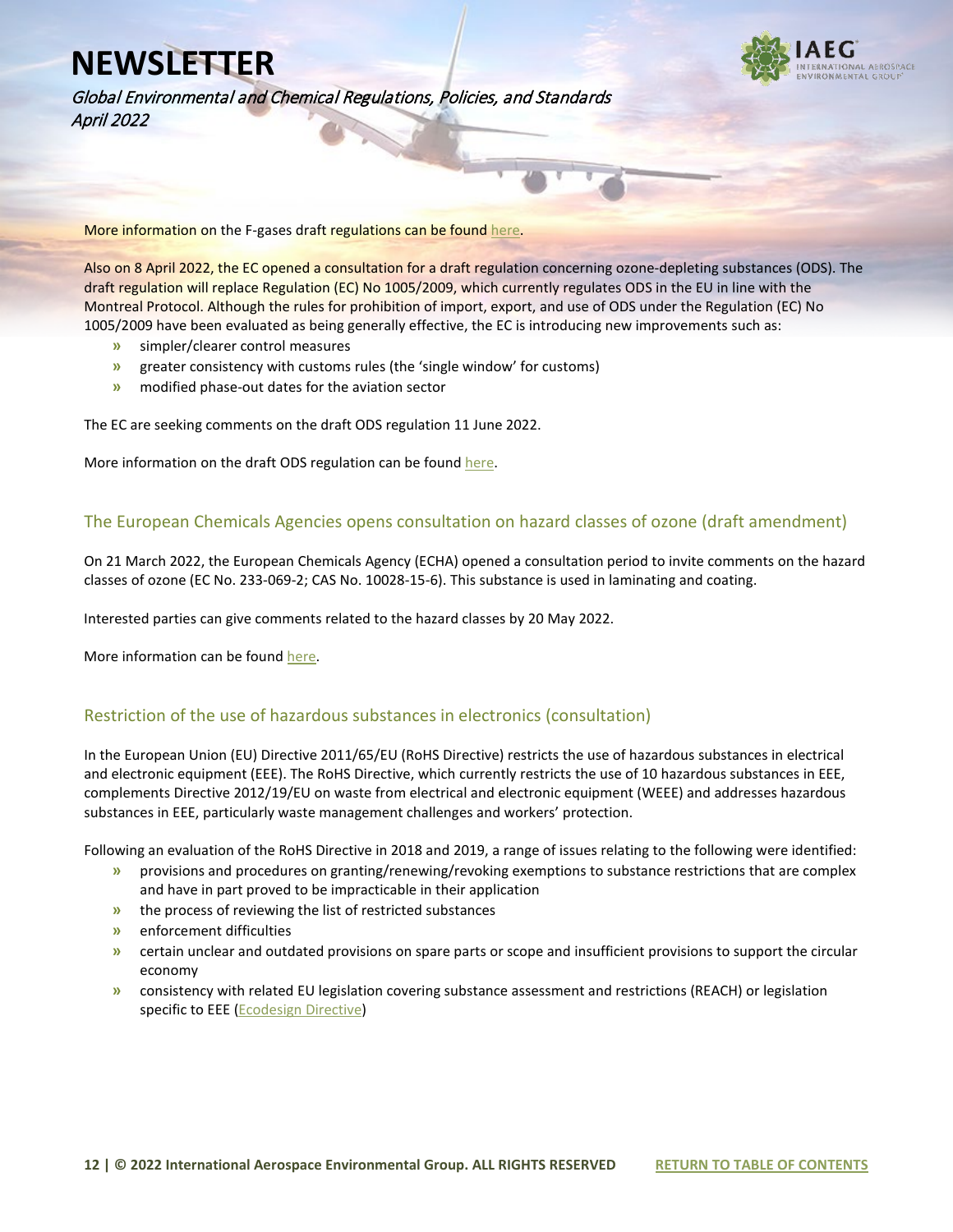

Global Environmental and Chemical Regulations, Policies, and Standards April 2022

To address the issues above, the European Commission (EC) opened a public consultation on 10 March 2022 following a call for evidence. This is under an initiative that will simplify and increase the efficiency and improve the enforcement of the RoHS Directive rules. Comments must be provided to the EC by 2 June 2022.

More information can be foun[d here.](https://ec.europa.eu/info/law/better-regulation/have-your-say/initiatives/13137-Review-Restriction-of-the-use-of-hazardous-substances-in-electronics_en)

## <span id="page-13-0"></span>**Switzerland**

#### <span id="page-13-1"></span>Amendment to Ordinance on the Reduction of Risks associated with the use of particularly dangerous substances, preparations, and articles (effective)

On 10 March 2022, Switzerland published an amendment to the Ordinance on the Reduction of Risks to restrict use of certain particularly dangerous substances, preparations, and articles (ORRChem). Provisions relating to specific substances are detailed in Annex 1 while provisions relating product groups of preparations and articles are detailed in Annex 2. Amendments are made to the following Annexes:

- **»** 1.1 (persistent organic pollutants)
- **»** 1.2 (halogenated organic substances)
- **»** 1.4 (substances that deplete the ozone layer)
- **»** 1.5 (substances stable in the atmosphere)
- **»** 1.6 (asbestos)
- **»** 1.10 (substances classified as carcinogenic, mutagenic, or toxic to reproduction)
- **»** 1.16 (perfluorinated and polyfluorinated alkyl substances, PFAS)
- **»** 2.9 (plastics and additives)
- **»** 2.10 (refrigerants)
- **»** 2.11 (extinguishing agents)

The amendment adds a new Annex 1.16 on per- and polyfluoroalkyl substances (PFAS) that contains the following substances:

- **»** perfluorooctane sulfonic acid (PFOS) [CAS No. 1763-23-1], its salts and derivatives
- **»** perfluorohexane sulfonic acid (PFHxS) [CAS No. 355-46-4], its salts and related substances
- **»** perfluorooctanoic acid (PFOA) [CAS No. 335-67-1], its salts and related compounds
- **»** perfluorocarboxylic acids containing 9 to 14 carbon atoms in the chain (C9-C14 PFCAs), their salts and related substances
- **»** fluoroalkylsilanols and their derivatives

The manufacture, placing on the market, and use of the aforementioned PFAS are prohibited. For cases where the PFAS is a constituent of another substance, in a mixture or in an article, the PFAS must not exceed the prescribed limit (see Annex 1.16 for further details).

Some other major changes to the Ordinance include:

- **»** adding PFOA and its related compounds, pentachlorophenol (PCP) [CAS No. 87-86-5], its salts and esters, and dicofol (CAS No. 115-32-2) to the list of prohibited POPs in Annex 1.1
- **»** adding prohibitions to the placing on the market and use of oxo-degradable plastics in Annex 2.9
- **»** clarifying that Annex 1.16 applies to extinguishing agents containing PFOS, PFOA, C9-C14 PFCAs and PFHxS as well as their related substances in Annex 2.11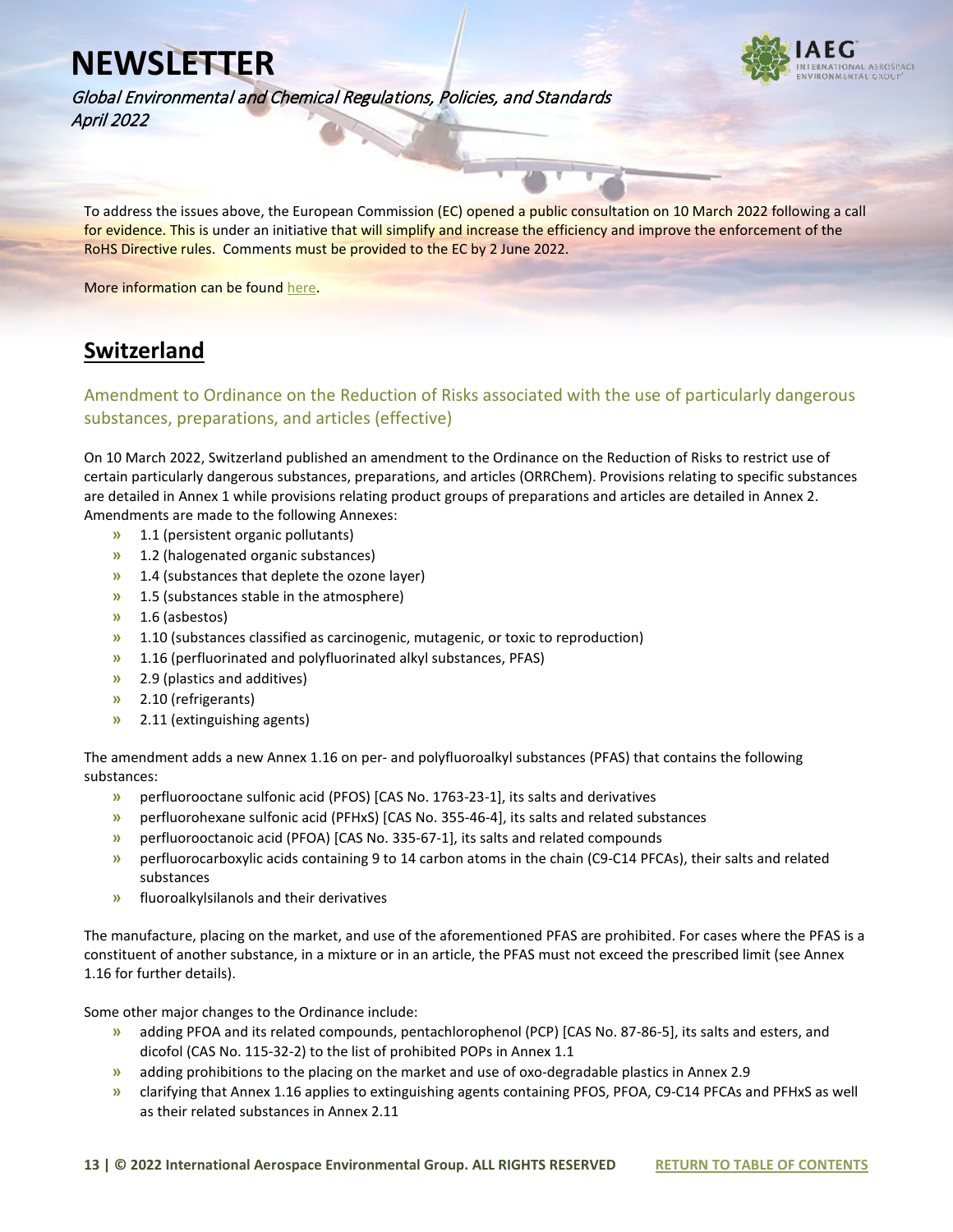

Global Environmental and Chemical Regulations, Policies, and Standards April 2022

The provisions given in the amendment to the Ordinance became effective from 1 April 2022, except for Annex 1.16, which becomes effective on 1 October 2022.

There are no non-compliance provisions associated with this update.

More information can be found here in the [ORRChem amendment.](https://www.iaeg.com/binaries/content/assets/iaeg-newsletters/2022/04/che_orrchim-amendment_english.pdf) More information can be foun[d here](https://www.fedlex.admin.ch/eli/oc/2022/162/fr) in German, French, and Italian.

## <span id="page-14-0"></span>**United Kingdom**

#### <span id="page-14-1"></span>Rolling Action Plan for UK REACH 2022-2024 (published)

In March 2022, Great Britain (GB) published its first Rolling Action Plan (RAP) for 2022-2024, under Article 44 of UK REACH. The RAP is the GB equivalent to the EU's Community Rolling Action Plan (CoRAP). The Health and Safety Executive (HSE) will evaluate the substances listed on the RAP within one year from the date of publication of the RAP and, where necessary, prepare a draft decision requesting further information from the registrants to clarify the identified concern(s). The RAP will be updated annually.

In this first RAP, two substances have been identified for priority evaluation in 2022:

- **»** paraffin waxes and hydrocarbon waxes, chloro (long-chain chlorinated paraffins) (CAS No. 63449-39-8) used in lubricants, polymer/rubber compounding, and production of cables
- **»** 2,2'-diallyl-4,4'-sulfonyldiphenol (CAS No. 41481-66-7) used in paper and board treatment products

There are no non-compliance provisions associated with this update.

More information can be found in the **HSE** announcement and here.

<span id="page-14-2"></span>

<span id="page-14-3"></span>

#### <span id="page-14-4"></span>Adding Cyclohexylamine to the Domestic Substances List (consultation)

The Canadian Ministers of Environment and of Health conducted a screening assessment on cyclohexylamine (CAS No. 108- 91-8) under the Canadian Environmental Protection Act, 1999 (CEPA) and identified significant new activities (SNAcs) of concern to which the substance may be subject. Cyclohexylamine is used in stain, paint, and coating products. The SNAcs relevant to the aerospace and defense industry are:

**»** use in consumer products at a concentration greater or equal to 0.1%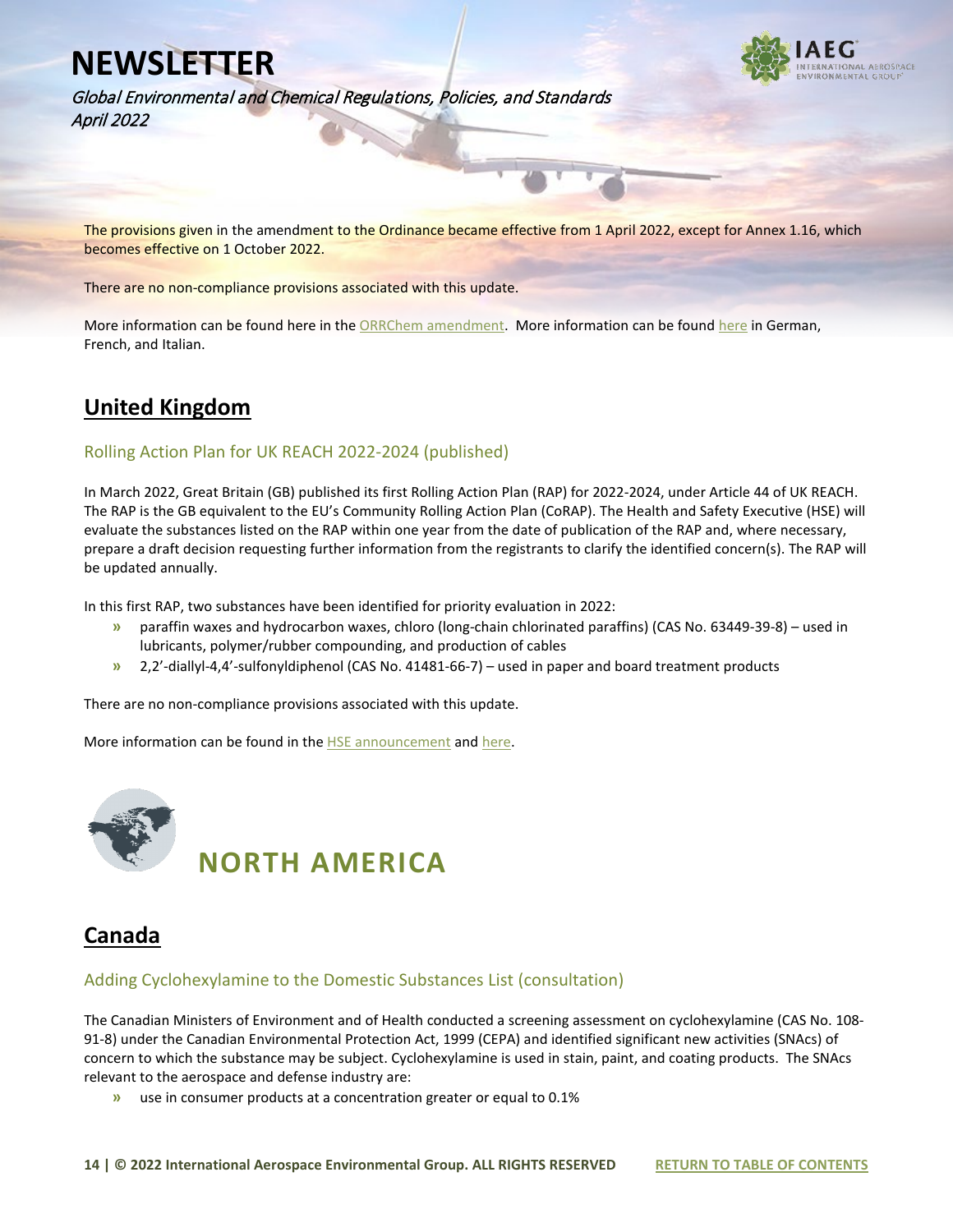

Global Environmental and Chemical Regulations, Policies, and Standards April 2022

**»** use in consumer products in a quantity greater than 10 kilograms in a calendar year, if present at a concentration greater or equal to 0.1%

For each proposed SNAc, the Minister must be notified at least 90 days before the activity begins.

Comments are being sought to amend the Domestic Substances List with cyclohexylamine. Interested parties should submit comments to the Department of Environment and Climate Change by 8 June 2022 via email to substances@ec.gc.ca.

More information can be found in thi[s notice in the Canada Gazette](https://canadagazette.gc.ca/rp-pr/p1/2022/2022-04-09/html/notice-avis-eng.html#nl1)

#### <span id="page-15-0"></span>Order Adding Two Toxic Substances to Schedule 1 to the Canadian Environmental Protection Act, 1999 (consultation)

On 2 April 2022, the Canadian Department of the Environment and Department of Health opened a public consultation on two proposed orders that would add benzophenone (CAS No. 119-61-9) and triarylmethane dyes to the toxic substances list, which is under Schedule 1 of the Canadian Environmental Protection Act (CEPA), 1999.

Benzophenone is used in paints, coatings, additive for plastics and adhesive formulations. During the screening assessment for benzophenone, exposure from paints and stains were found to be of particular concern to human health. Triarylmethane dyes are used in plastics and leather. Following a screening assessment, four triarylmethane dyes were found to meet the ecological criteria for toxic substances, under Section 64 of CEPA, and are listed under the proposal:

- **»** basic violet 3 (CAS No. 548-62-9)
- **»** malachite green (CAS No. 569-64-2)
- **»** basic violet 4 (CAS No. 2390-59-2)
- **»** basic blue 7 (CAS No. 2390-60-5)

Section 64 of CEPA defines a substance as toxic if it is entering or may enter the environment in a quantity or concentration or under conditions that:

- **»** have or may have an immediate or long-term harmful effect on the environment or its biological diversity
- **»** constitute or may constitute a danger to the environment on which life depends
- **»** constitute or may constitute a danger in Canada to human life or health

Comments must be provided to the Executive Director of the Department of Environment and Climate Change by 1 June 2022.

More information can be found here on [benzophenone](https://www.canada.ca/en/health-canada/services/chemical-substances/chemicals-management-plan-3-substances/benzophenone.html) and [triarylmethane dyes.](https://www.canada.ca/en/health-canada/services/chemical-substances/chemicals-management-plan-3-substances/triarylmethanes-group.html)

#### <span id="page-15-1"></span>Screening assessment of 21 substances of the alcohols group and 14 substances of the esters group specified on the Domestic Substances List (consultation)

The Canadian Minister of the Environment and Minister of Health conducted a screening assessment on 21 alcohols group substances and 14 esters group substances specified on the Domestic Substances List (DSL). The DSL provides an inventory of substances in the Canadian marketplace. This falls under the Canadian Environmental Protection Act (CEPA), 1999. In Canada, the 21 alcohols group substances have uses as a solvent (in paints and polymers), an intermediate in the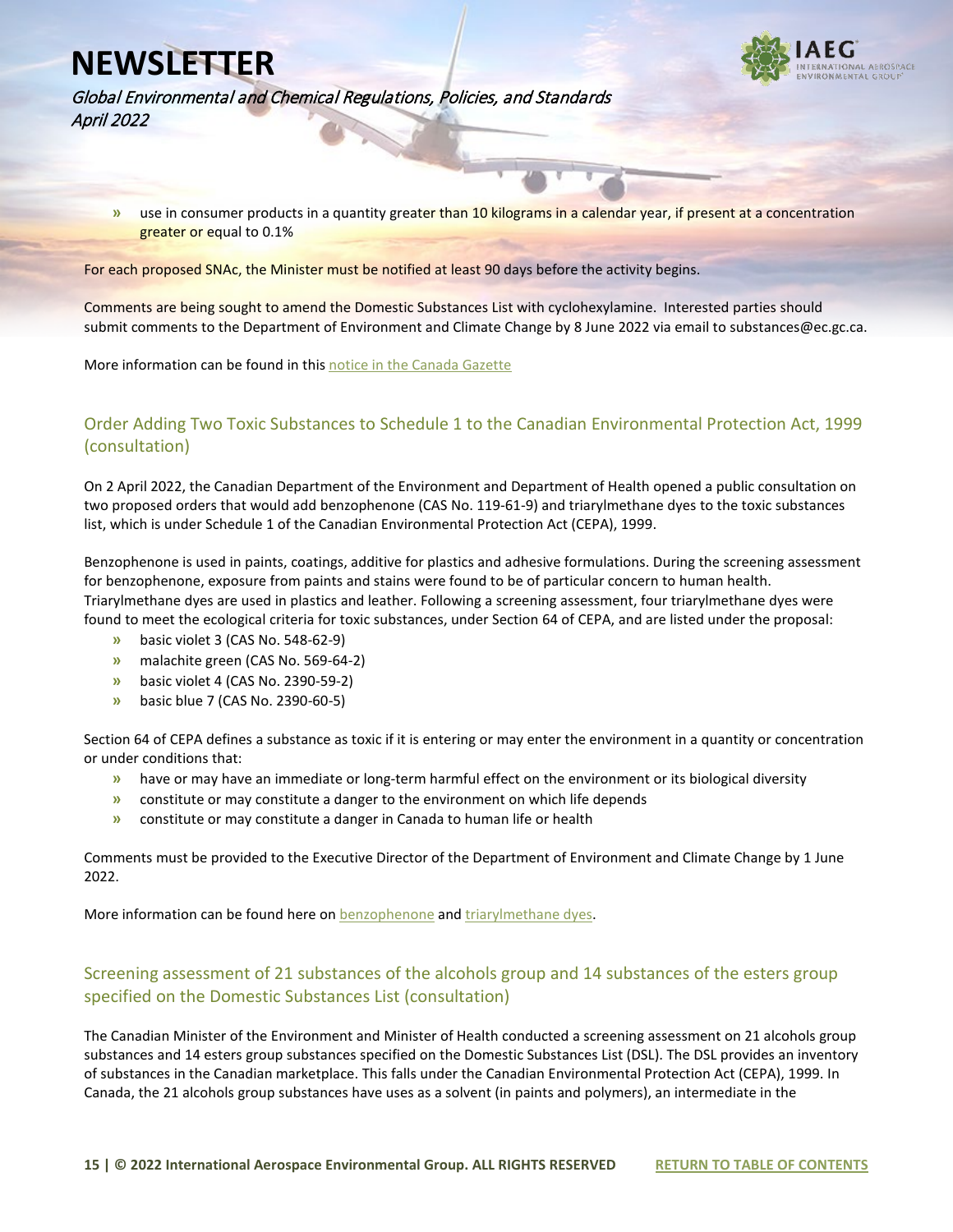

Global Environmental and Chemical Regulations, Policies, and Standards April 2022

manufacture of specialty chemicals, and uses in adhesives, sealants, paint, and varnish removers. The 14 esters group substances are generally used in paints, adhesives, and paint removers.

On 11 May 2022, the Canadian government published a draft notice following the screening assessment on the 21 alcohols group substances concluding that:

- **»** methanol (CAS No. 79-20-9), 1-butanol (CAS No. 71-36-3), and benzenemethanol (benzyl alcohol; CAS No. 100-51- 6) meet one or more of the criteria set out in Section 64 of CEPA
- **»** the other 18 alcohols do not meet any of the criteria set out in section 64 of CEPA

Then, on 18 May 2022, the Canadian government published a draft notice following the screening assessment on the 14 esters group substances concluding that:

- **»** methyl acetate (CAS No. 79-20-9) meets one or more of the criteria set out in Section 64 of CEPA
- **»** the other 13 substances do not meet any of the criteria set out in section 64 of CEPA

Section 64 of CEPA defines a substance as toxic if it is entering or may enter the environment in a quantity or concentration or under conditions that:

- **»** have or may have an immediate or long-term harmful effect on the environment or its biological diversity
- **»** constitute or may constitute a danger to the environment on which life depends
- **»** constitute or may constitute a danger in Canada to human life or health

Comments were due to the Minister of the Environment for the 21 alcohols group substances by 11 May 2022 and for the 14 esters group substances by 18 May 2022.

More information can be found in the Canada Gazette on the [21 alcohols group substances](https://canadagazette.gc.ca/rp-pr/p1/2022/2022-03-12/html/notice-avis-eng.html#nb2) and the14 esters group [substances.](https://canadagazette.gc.ca/rp-pr/p1/2022/2022-03-19/html/notice-avis-eng.html#nl2)

## <span id="page-16-0"></span>**United States**

#### <span id="page-16-1"></span>Proposed Rule on chrysotile asbestos under Section 6(a) of the Toxic Substances Control Act (consultation)

The US Environmental Protection Agency (EPA) published a Proposed Rule on 12 April 2022 for chrysotile asbestos (the only known form of asbestos currently imported into the US). This will ban the manufacture, import, processing, distribution in commerce and commercial use of chrysotile asbestos under section 6(a) of the Toxic Substances Control Act. Chrysotile asbestos, a known carcinogen, can be found in asbestos diaphragms, sheet gaskets, brake blocks, vehicle friction products, and other gaskets imported into the US.

The prohibitions relating to asbestos diaphragms and sheet gaskets for commercial use are proposed to take effect two years after the final rule's effective date. The proposed bans relating to oilfield brake blocks, vehicle friction products, and other gaskets for commercial use are proposed to take effect 180 days after the final rule's effective date.

EPA is also proposing targeted disposal and recordkeeping requirements in line with industry standards and the Asbestos National Emission Standards for Hazardous Air Pollutants. The proposed disposal and recordkeeping requirements would take effect 180 days after the final rule's effective date.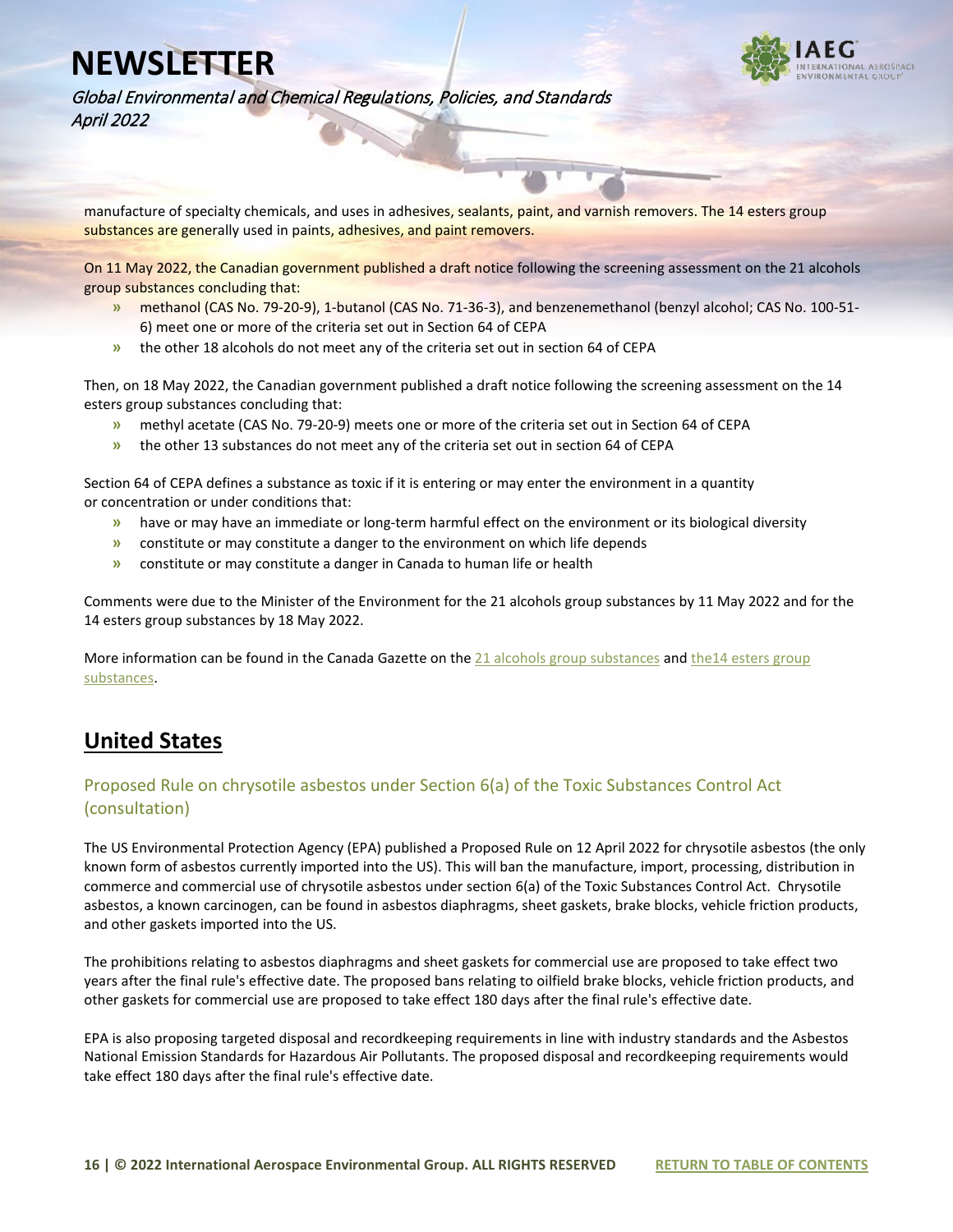Global Environmental and Chemical Regulations, Policies, and Standards April 2022



Comments for the Proposed Rule must be submitted to the EPA by 13 June 2022.

More information can be found in th[e Federal Register.](https://www.federalregister.gov/documents/2022/04/12/2022-07601/asbestos-part-1-chrysotile-asbestos-regulation-of-certain-conditions-of-use-under-section-6a-of-the)

<span id="page-17-0"></span>

## <span id="page-17-1"></span>**Australia**

#### <span id="page-17-2"></span>The Department of Health adds eight substances to the Australia Inventory of Industrial Chemicals (published)

The Australian Government's Department of Health published a notice on 5 April 2022 to add eight substances to the Australia Inventory of Industrial Chemicals (AIIC). Chemical substances that are listed in the AIIC can be introduced by any registered introducers (manufacturer or importer). According to the Industrial Chemicals (IC) Act 2019, which regulates the manufacture and import of industrial chemicals (chemicals used for purposes other than agriculture, veterinary, or therapeutic purposes, or in food or feed), introducers shall apply for registration before introducing an industrial chemical to Australia. For chemicals not listed in the AIIC, introducers shall apply to the Executive Director for an assessment certificate for its introduction.

The notice adds eight substances in accordance with Section 82 of the IC Act 2019, which states that the Executive Director must list an industrial chemical on the AIIC if 5 years have passed since the assessment certificate was issued. These substances are:

- **»** fatty acids, C18-unsatd., dimers, polymers with conjugated sunflower-oil fatty acids, and glycerol, cobalt complexes (CAS No. 2761090-90-6)
- **»** 2-propenoic acid, docosyl ester, polymer with eicosyl 2-propenoate, ethene, ethenyl acetate, and octadecyl 2 propenoate, graft (CAS No. 593253-13-5)
- **»** poly(oxy-1,2-ethanediyl), .alpha.-sulfo-.omega.-hydroxy-, C9-11-branched, and linear alkyl ethers, sodium salts (CAS No. 160901-28-0)
- **»** 2-propenoic acid, 2-methyl-, ethyl ester, polymer with 2-oxiranylmethyl 2-methyl-2-propenoate (CAS No. 40081- 37-6)
- **»** 1-propanesulfonic acid, 2-methyl-2-[(1-oxo-2-propen-1-yl)amino]-, polymer with N,N-dimethyl-2-propenamide, ammonium salt (CAS No. 103115-51-1)
- **»** 2-propenoic acid, 2-methyl-, methyl ester, polymer with ethenylbenzene and 2-hydroxyethyl 2-propenoate (CAS No. 41529-32-2)
- **»** 1-propanaminium, N,N,N-trimethyl-3-[(2-methyl-1-oxo-2-propen-1-yl)amino]-, chloride (1:1), polymer with 2 propenoic acid, sodium salt (CAS No. 160669-20-5)
- **»** fatty acids, tall-oil, polymers with isophthalic acid, linseed oil, pentaerythritol, and trimethylolpropane (CAS No. 2763224-53-7)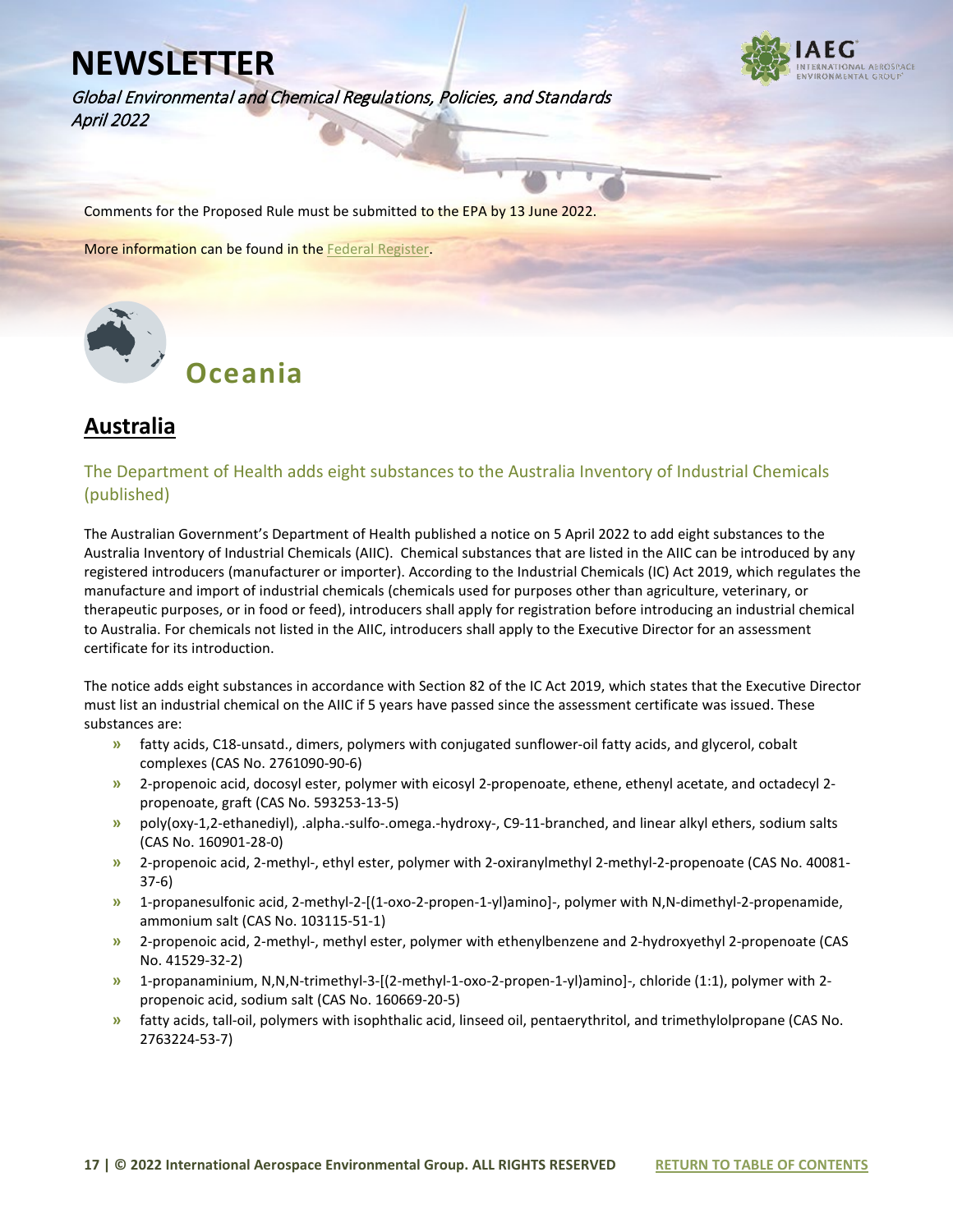Global Environmental and Chemical Regulations, Policies, and Standards April 2022



Penalties for non-compliance include fines.

More information can be found [here.](file://haleyaldrich.com/share/SJC_common/My%20Drive/IAEG%20Project/Tasks/21.%20April%20Newsletter/The%20Australian%20Government%E2%80%99s%20Department%20of%20Health%20published%20a%20Notice%20on%205%20April%202022,%20which%20adds%208%20substances%20to%20the%20Australia%20Inventory%20of%20Industrial%20Chemicals%20(AIIC))

#### <span id="page-18-0"></span>Removal of a 2,5-furandione polymer from and adding another polymer to the Australian Inventory of Industrial Chemicals (consultation)

On 8 April 2022, the Australian Department of Health opened a public consultation to remove a chemical that was wrongly listed on the Australian Inventory of Industrial Chemicals (AIIC). This was due to the misidentification of the chemical structure (the word "hydrolyzed" should not be included in the 2,5-furandione polymer's name; CAS No. 1428963-39-6). The consultation also proposes to add the correct 2,5-furandione polymer's name (CAS No. 1431957-88-8) to the AIIC.

The chemical proposed to be removed from the AIIC is 2,5-Furandione, telomer with ethenylbenzene and (1 methylethyl)benzene, hydrolyzed, 3- (dimethylamino)propyl imide, imide with polyethylene-polypropylene glycol 2 aminopropyl Me ether, 2-[(C10-16- alkyloxy)methyl]oxirane-quaternized, benzoates (salts) (CAS No. 1428963-39-6).

The chemical proposed to be added to the AIIC is 2,5-Furandione, telomer with ethenylbenzene and (1 methylethyl)benzene, 3- (dimethylamino)propyl imide, imide with polyethylene-polypropylene glycol 2- aminopropyl Me ether, 2-[(C10-16- alkyloxy)methyl]oxirane-quaternized, benzoates (salts) (CAS No. 1431957-88-8).

Chemical substances that are listed in the AIIC can be introduced by any registered introducers (manufacturer or importer). According to the Industrial Chemicals (IC) Act 2019, which regulates the manufacture and import of industrial chemicals (chemicals used for purposes other than agriculture, veterinary or therapeutic purposes, or in food or feed), introducers shall apply for registration before introducing an industrial chemical to Australia. For chemicals not listed in the AIIC, introducers shall apply to the Executive Director for an assessment certificate for its introduction.

The deadline for comments on the consultation is 3 June 2022.

More information can be foun[d here.](https://www.industrialchemicals.gov.au/consultations/draft-evaluation-chemical-cas-number-1428963-39-6-comments-close-3-june-2022)

<span id="page-18-1"></span>

## <span id="page-18-2"></span>**Brazil**

#### <span id="page-18-3"></span>Restrictions for marketing products that contain inhalant substances – resolution RDC No. 649 (published)

The Brazilian Health Regulatory Agency published a resolution RDC No. 649 on 30 March 2022, which establishes criteria and restrictions for marketing products that contain inhalant substances (substances capable of promoting depression and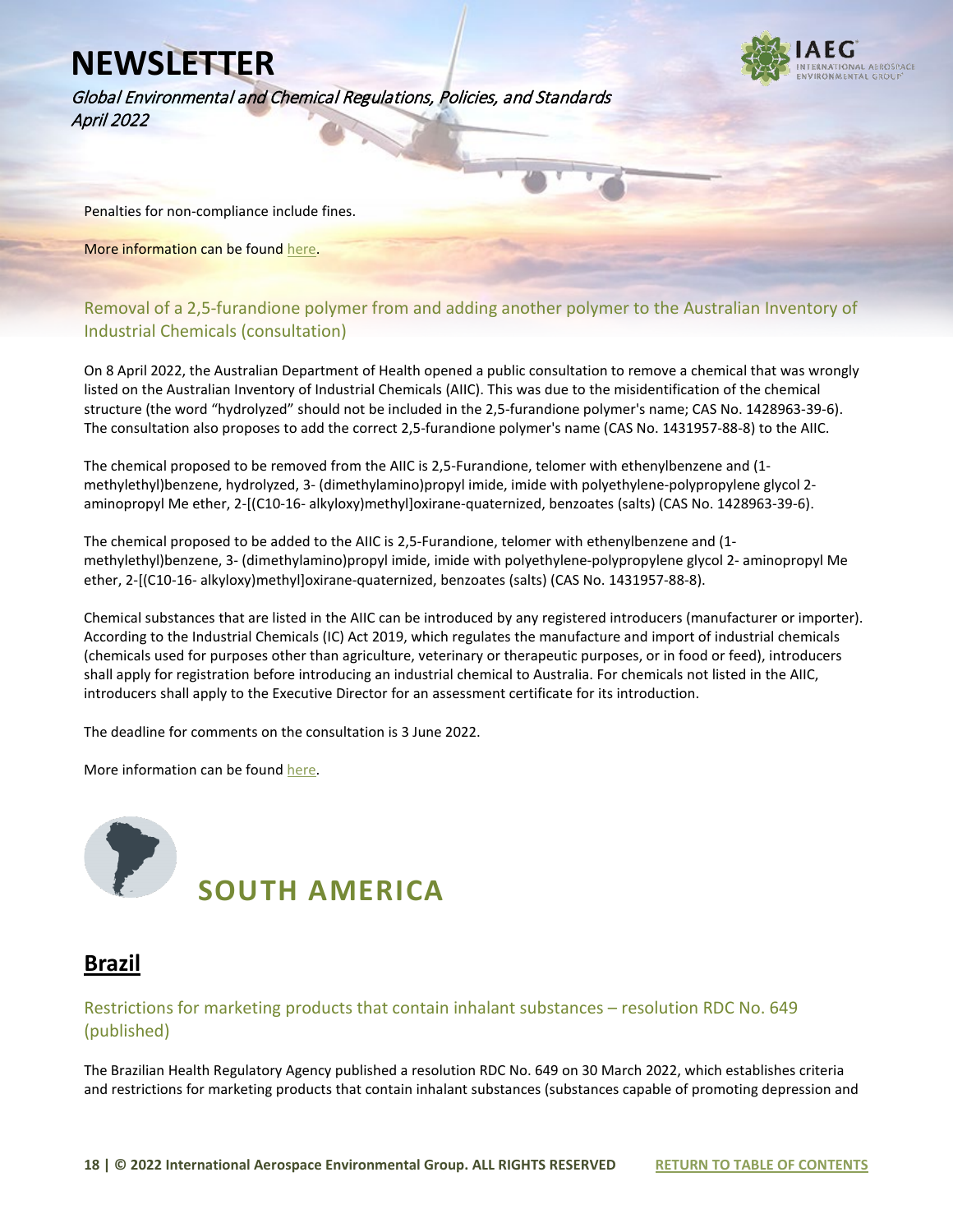

Global Environmental and Chemical Regulations, Policies, and Standards April 2022

that have the potential for abuse by triggering self-administration). The main objective of RDC No. 649 is to protect human health. Products covered under this resolution are:

- **»** glues
- **»** thinners
- **»** adhesives

The companies that produce or use inhalant substances in glues, thinners, and adhesives will have to identify methods and processes to replace these substances contained in the products. Further information regarding the requirements for sale/inventory control and for labelling are provided in Chapters I and III, respectively.

Penalties for non-compliance include fines (specified in Law No. 6437 of 20 August 1977).

More information can be found here in **English** and **Portuguese**.